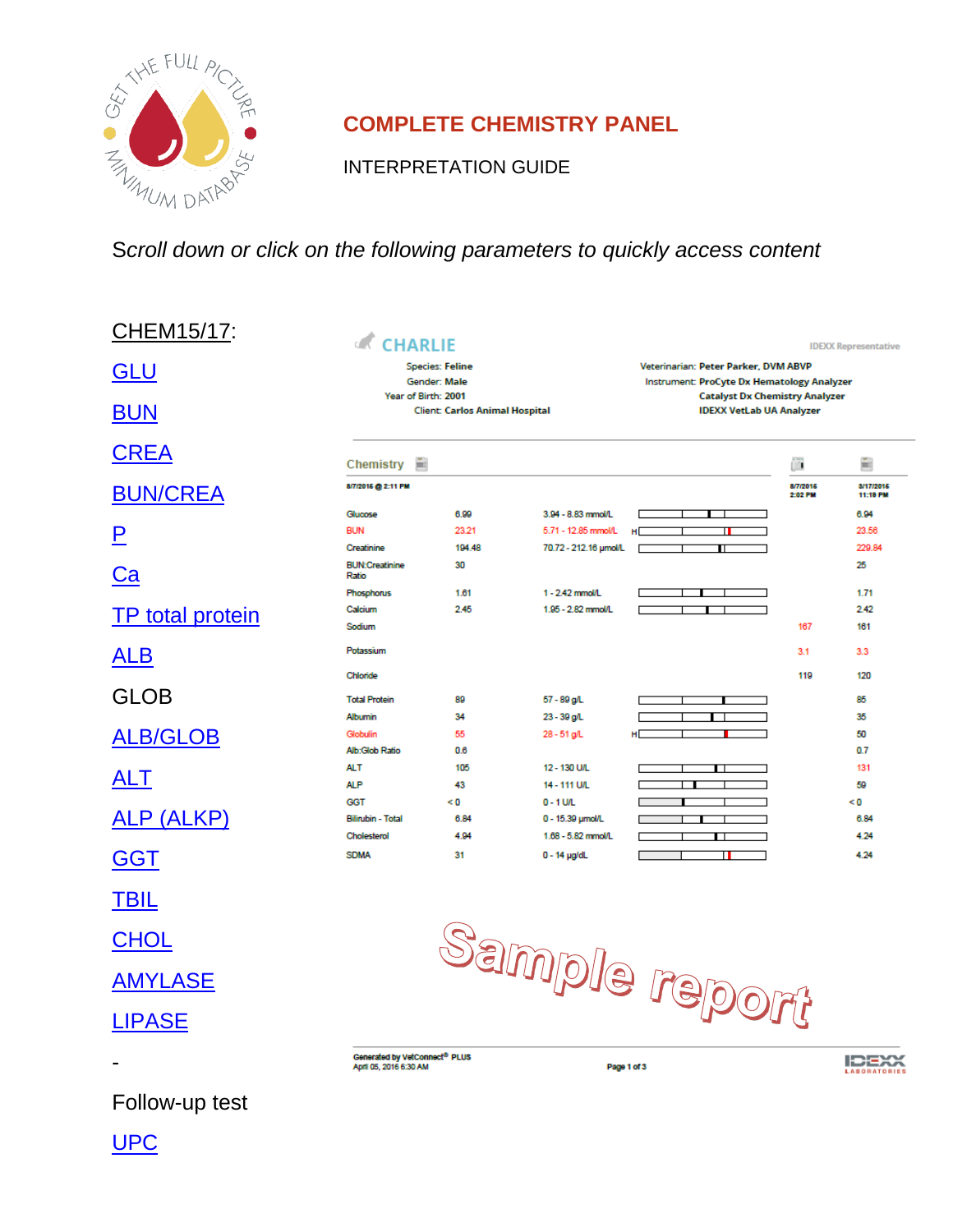# <span id="page-1-0"></span>**Glucose**

## **Description**

- Glucose is the basic nutrient for tissues and is obtained by diet, glycogenolysis and gluconeogenesis.
- Glucose is tightly regulated in the normal animal.
- Cellular uptake is stimulated by insulin.
- Neurons, RBCs and renal tubular epithelial cells do not require insulin for glucose uptake.

## **Values Below Reference Range**

## Hypoglycemia

## **Common Causes**

- Beta cell tumor (insulinoma)
- Severe exertion (hunting dog hypoglycemia)
- Hepatic disease
- Sepsis
- Idiopathic or puppy hypoglycemia (small breed dogs)
- Hypoadrenocorticism
- Paraneoplastic syndrome
- Starvation (mild decrease only)
- Drugs that may decrease glucose measurement
	- o Insulin
	- o Beta blockers (propranolol)
	- o Antihistamines
	- o Spironolactone
	- o Anabolic steroids (only in diabetic animals)
- Artifacts that may modify glucose values include
	- o Lipemia (increased value)
	- o Failure to spin and separate sample within 30 minutes of collection (decreased value)

## **Related Findings**

- Elevated liver enzymes (ALT, AST, ALP, GGT)
- Inflammatory leukogram with sepsis (elevated or decreased WBC with left shift)
- Hypoadrenocorticism-lymphopenia, low sodium and high potassium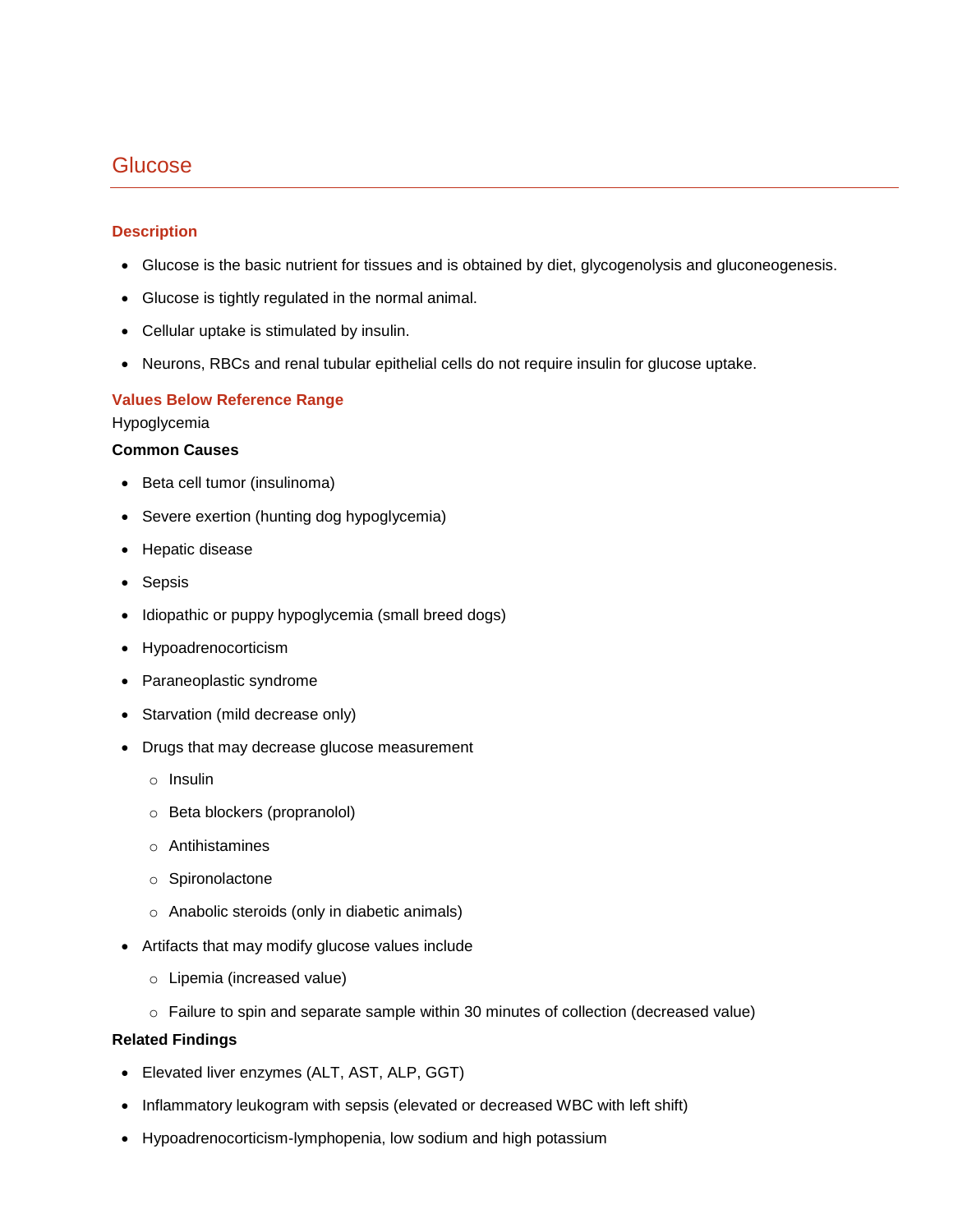Weakness

## **Other Laboratory Tests**

- $\bullet$  CBC
- ALT, AST, ALP, GGT
- Electrolyte panel
- Amended insulin:glucose ratio

# **Values Above Reference Range**

Hyperglycemia

## **Common Causes**

- Diabetes mellitus
- Stress (cat)
- Post-prandial (mild increase only)
- Hyperadrenocorticism
- Renal failure
- Acute pancreatitis
- Diestrus
- Drugs which may elevate glucose values include
	- o Glucocorticoids
	- o Diuretics
	- o Megestrol acetate
	- o Progesterone
	- o Epinephrine
	- o Salicylates
	- o Asparaginase

## **Related Findings**

- Polyuria/Polydipsia
- Weight loss
- Vomiting
- Weakness

## **Other Laboratory Tests**

- Fructosamine
- Urinalysis

## **Reference**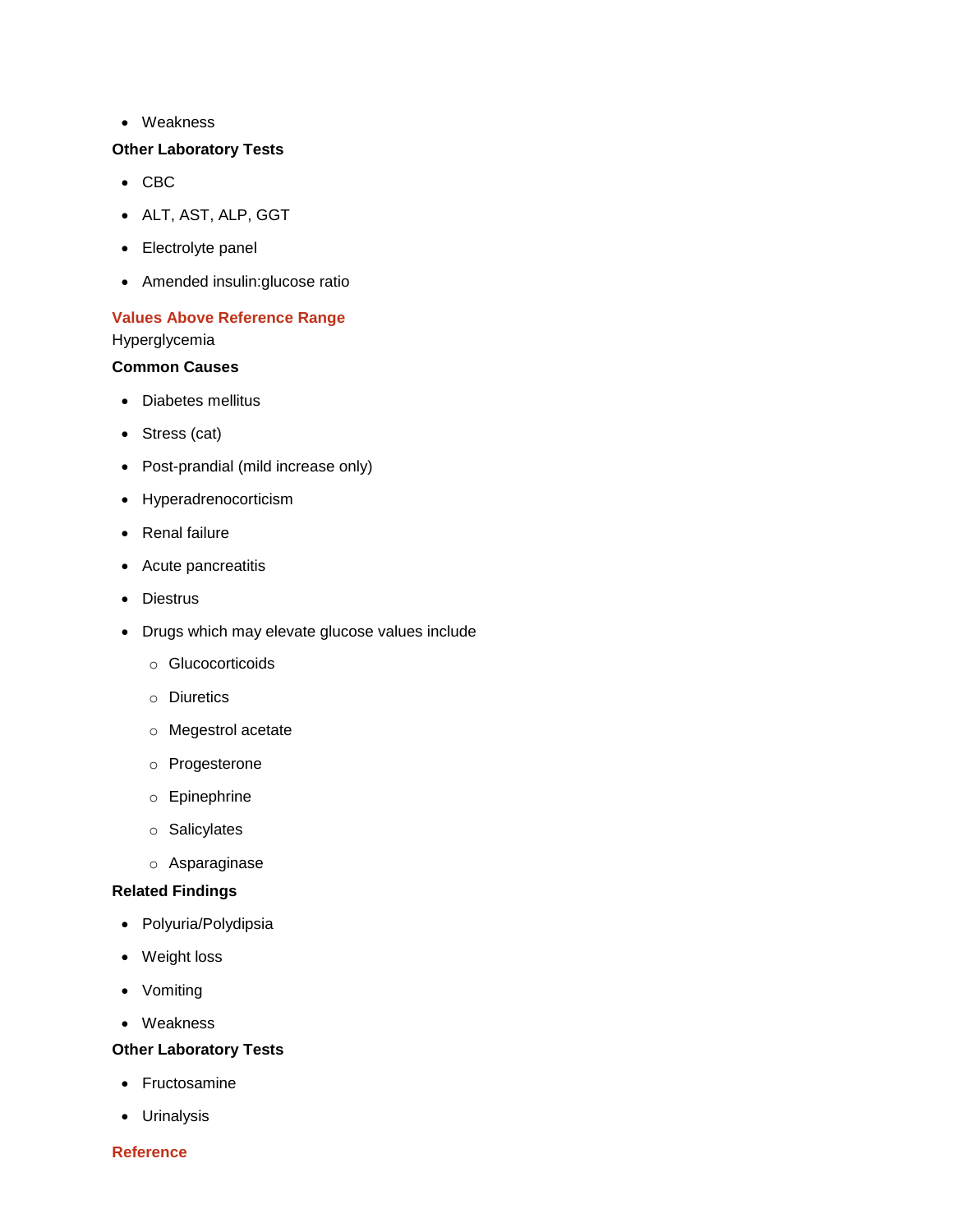Duncan JR, Prasse KW, Mahaffey EA. *Veterinary Laboratory Medicine*, 3rd ed. Iowa State University Press: Ames, Ia; 1994.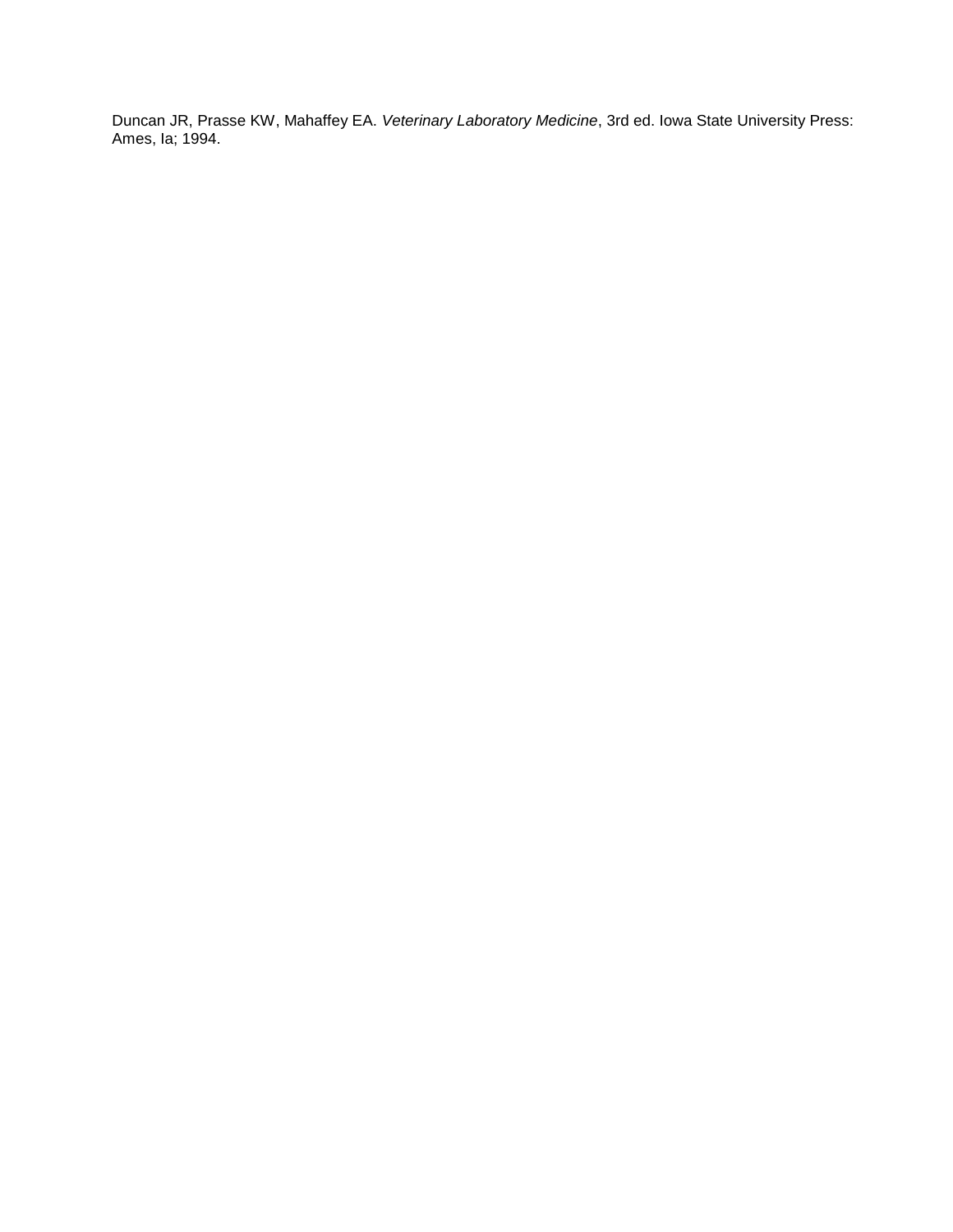## <span id="page-4-0"></span>**Description**

- **Urea is formed exclusively in the liver from ammonia, and excreted mainly by the kidney. BUN readily diffuses into blood and all body water in similar concentration.**
- Some urea is passively reabsorbed from the tubules back into the blood, but most is excreted.
- Urea also contributes to the osmotic gradient in medulla, important in medullary washout syndrome.
- There is an inverse relationship between BUN and glomerular filtration, and between BUN and tubular urine flow rate.
- Not specific for primary renal disease
- Affected by larger number of extrarenal factors than is creatinine, such as other diseases, some chemicals and drugs, diet, and condition of serum (e.g., lipemia)

#### **Values Below Reference Range**

#### **Common Causes**

- Chronic hepatic insufficiency
	- o Congenital portosystemic shunts, cirrhosis
- Severe PU-PD
	- o Hyperadrenocorticism, diabetes insipidus, psychogenic
- Increased excretion
	- o Overhydration, late pregnancy
- Drugs
	- o Diuretics, corticosteroids, salt in diet, aminoglycosides, amphotericin B, growth hormone
- Artifacts (falsely decreased)
	- o High concentrations of sodium fluoride and sodium citrate; chloramphenicol; lipemia (severe)
- Low-protein diet

#### **Related Findings**

- Urine specific gravity
	- o Low in PU/PD, increased excretion, some drugs
- Serum bile acids
	- o High in congenital and acquired hepatic atrophy (shunts and cirrhosis)
- Dexamethasone suppression and ACTH stimulation tests
	- o Lack of suppression and/or high, respectively, with hyperadrenocorticism

#### **Other Laboratory Tests**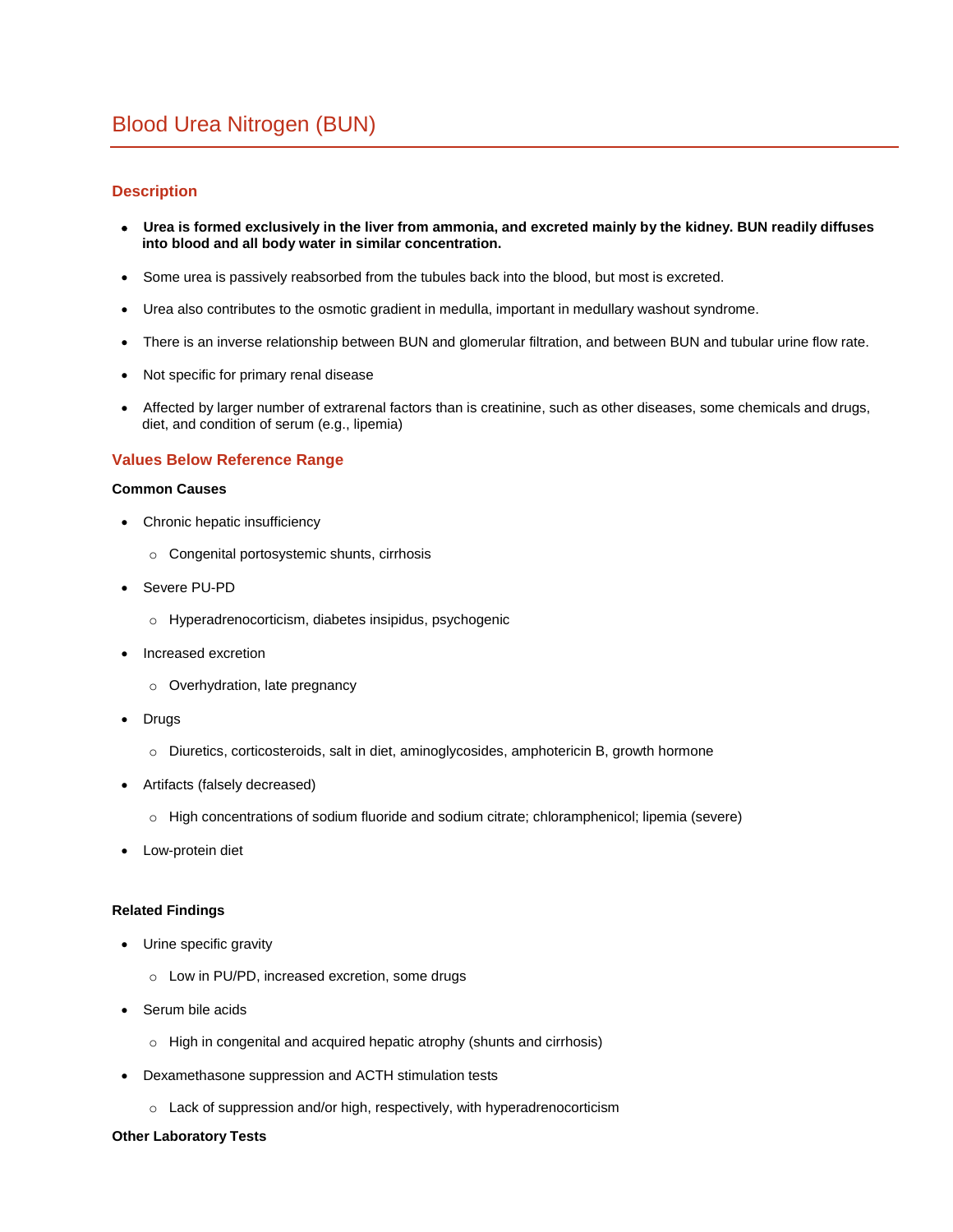- $\bullet$  CBC
	- o May see hemoconcentration
- Infectious disease tests
	- o FeCoV, FeLV, FIV, *Ehrlichia*, Rocky Mountain spotted fever, *Coccidioides*
- Pre- and postprandial bile acids
	- o To rule out chronic hepatic insufficiency due to congenital or acquired atrophy and shunts
- Hepatic biopsy
	- o For definitive diagnosis of chronic hepatic insufficiency
- Adrenal cortical tests
	- o For cortical hyperplasia or neoplasia
- Urinalysis
	- o Specific gravity may help differentiate between decreased production and increased excretion
- Water deprivation test
	- o May be useful in some cases to determine if tubules can concentrate the filtrate

## **Values Above Reference Range**

#### **Common Causes**

- Renal
	- o Renal parenchymal disease due to glomerular disease, tubular dysfunction, necrosis, fibrosis
- Prerenal
	- o Shock, dehydration, poor cardiac output, recent high-protein meal, gastrointestinal hemorrhage, catabolism of body tissues (fever, trauma)
- Postrenal
	- o Urinary outflow tract disease due to bladder or ureteral rupture, or ureteral or urethral obstruction

## **Related Findings**

- **Creatinine** 
	- o May be normal or low if nonrenal cause of increased BUN; increased with renal or postrenal causes of increased BUN
- Urine
	- o Isosthenuric or inadequate concentration suggest primary renal disease
- Serum phosphorus
	- o Elevated in primary renal disease
- Albumin
	- o Albuminuria and hypoalbuminemia in glomerulopathy
- Parathyroid hormone increase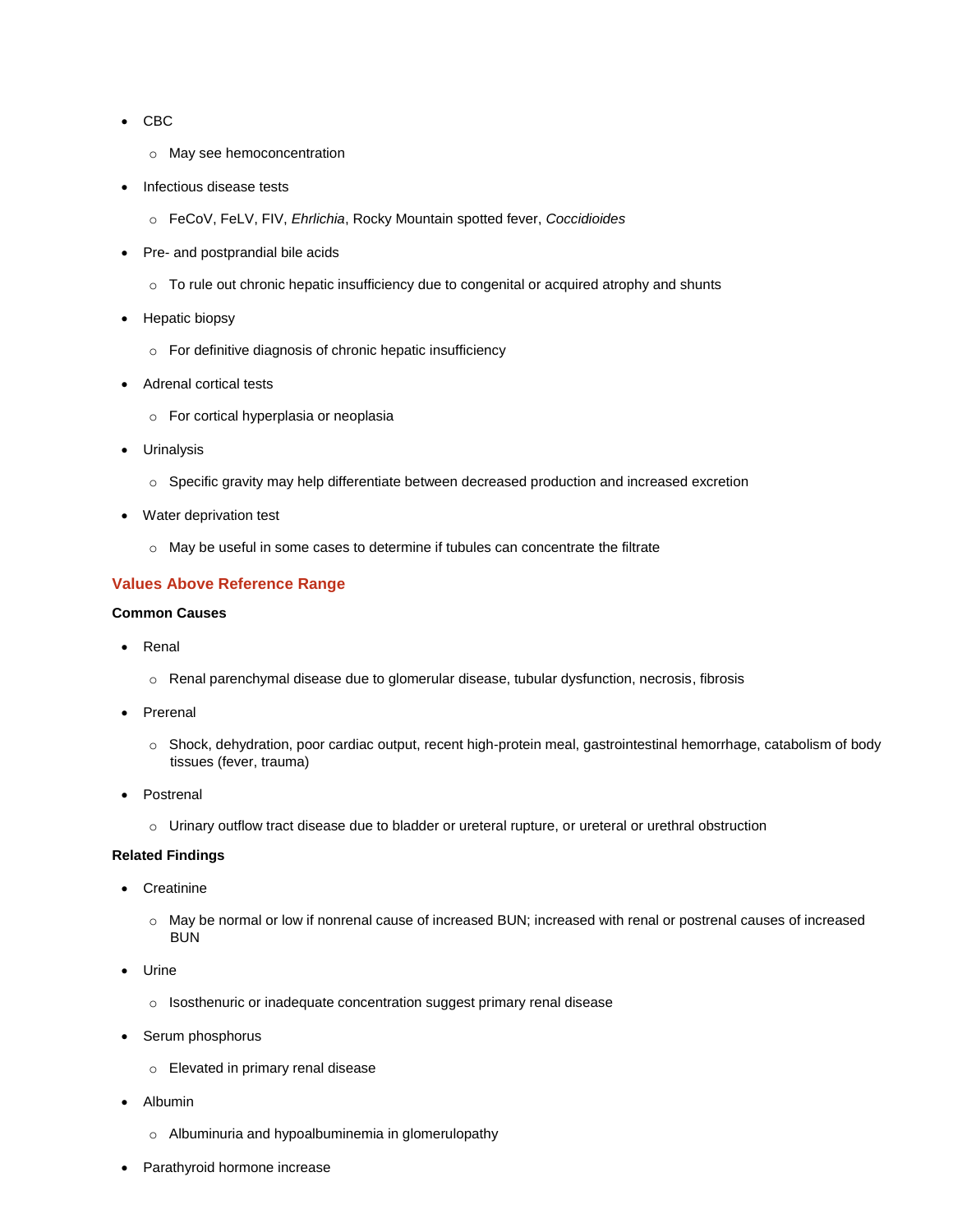- o Renal pseudohyperparathyroidism
- $\bullet$  CBC
	- o Hemogram may show mild to moderate nonregenerative anemia (decreased erythropoetin).
- Calcium
	- o Levels increase acutely in some cases, and decrease in some cases of ethylene glycol toxicity

## **Other Laboratory Tests**

- Creatinine
	- o May help differentiate between primary renal and prerenal disease
- Urinalysis
	- o Check specific gravity and protein, casts, bacteria, crystal
- Electrolytes
	- o Help rule out hypoadrenocorticism and metabolic acidosis

#### **References**

Willard MD, Tvedten H, Turnwald GH. *Small Animal Clinical Diagnosis by Laboratory Methods*. WB Saunders: Philadelphia, Pa; 1994.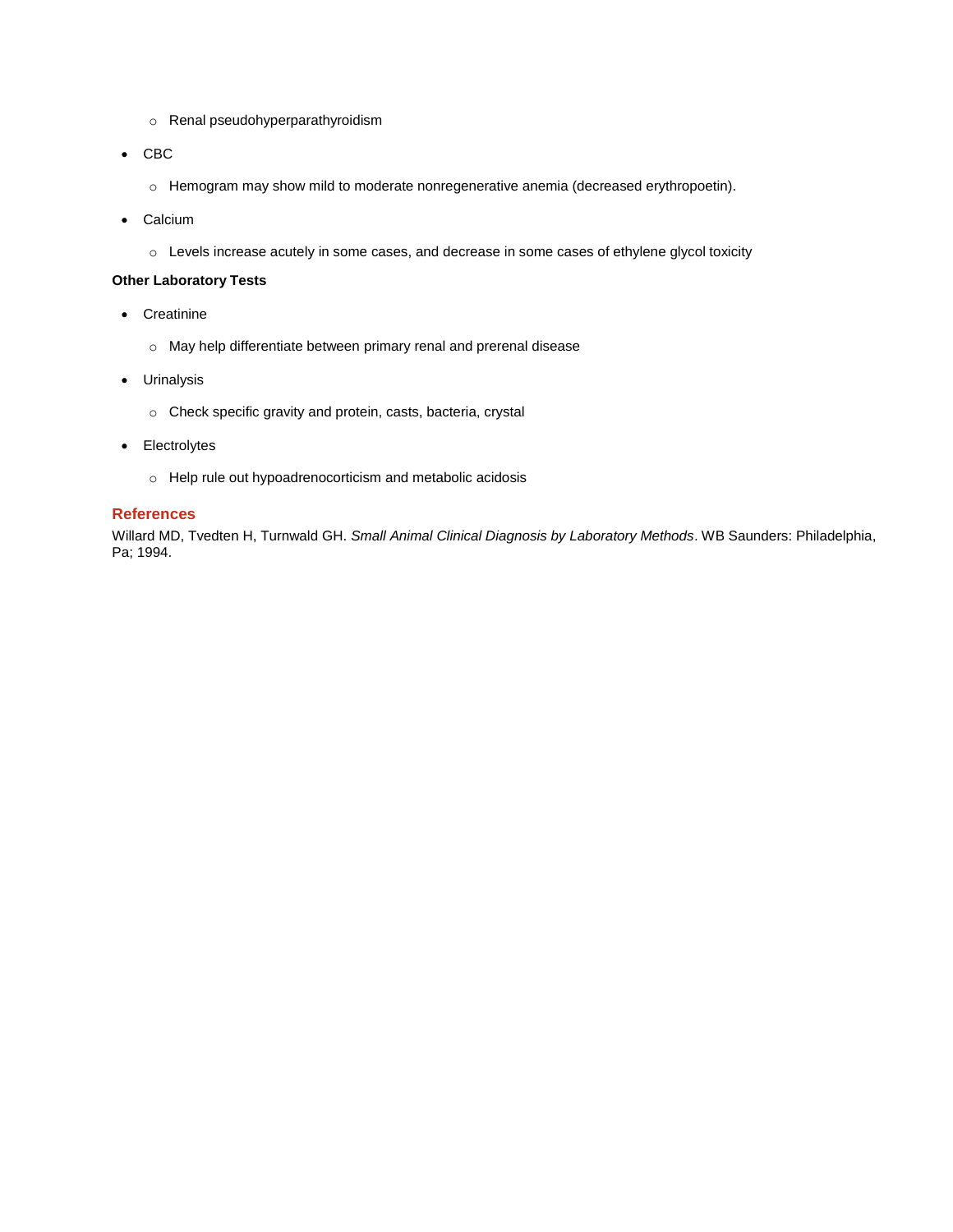# <span id="page-7-0"></span>**Creatinine**

## **Description**

- Creatinine originates from nonenzymatic conversion of creatine in muscles, occurring at a generally constant and uniform daily rate. Values are not significantly affected by mild catabolism or diet.
- Not altered by as many nonrenal factors as BUN, therefore, it is more specific in evaluating renal disease than is BUN.
- It is freely filtered by glomeruli. Clearance from plasma to urine is used to approximate glomerular filtration rate (GFR), which yields information on renal function.
- It is not reabsorbed by tubules; therefore, it is less affected by factors affecting urine flow rate than BUN.

## **Values Below Reference Range**

#### **Common Causes**

- Pregnancy
	- o Causes increased cardiac output, thereby increasing GFR
- Marked muscle wasting
	- o Especially if BUN and serum phosphorus are high

#### **Other Laboratory Tests**

- Bilirubin
	- o o High bilirubin values may cause artifactual decrease, depending on methodology used.

#### **Values Above Reference Range**

#### **Common Causes**

- Decreased GFR
	- o Prerenal, renal or postrenal causes
- Acute myositis and severe muscle trauma
	- o Uncertain significance
- False increase
	- o Bilirubin >10 mg/dL, hemoglobin, lipemia, ascorbic acid, BSP, PSP, cephalosporins, barbiturates, acetoacetate, fructose, glucose
- Feeding cooked meat
	- o Mild increase <1 mg/dL
- Nephrotoxic drugs
	- o May increase serum creatinine

#### **Related Findings**

- BUN
	- o Concurrently increases with decreased glomerular filtration of renal, prerenal or postrenal causes
- Serum phosphorus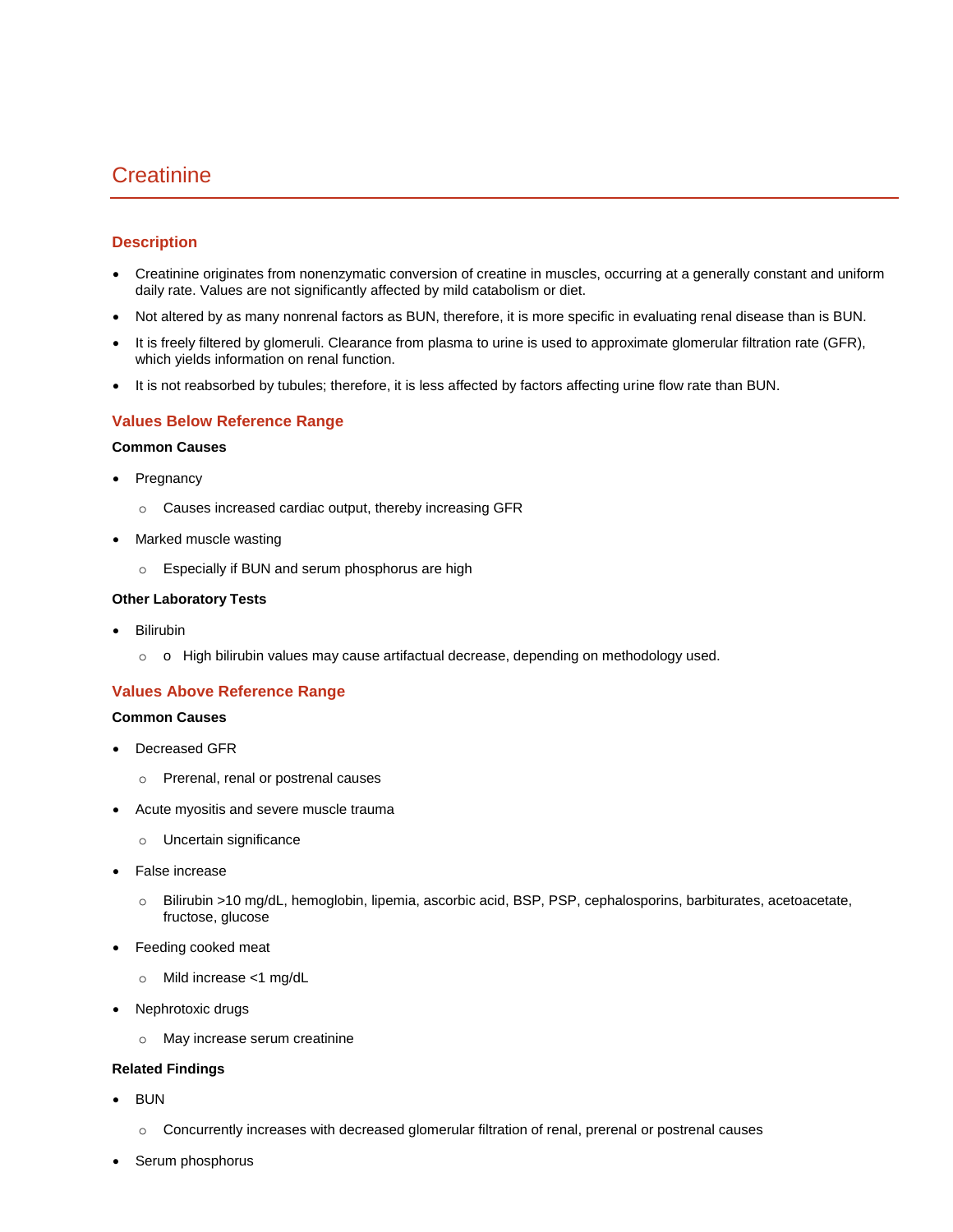- o May be increased in severe prerenal azotemia
- Urine specific gravity
	- o Used to differentiate between prerenal, renal or postrenal causes; usually normal in prerenal azotemia and isosthenuric in renal azotemia

#### **Other Laboratory Tests**

- Serum phosphorus
- BUN
	- o To help assess the status of the GFR and rule out acute muscle disease
- Urine specific gravity
	- o To help distinguish between renal and prerenal azotemia
- Serum electrolytes
	- o To help evaluate for hypoadrenocorticism, chronic blood loss, renal disease
- Serum calcium
	- o To evaluate for hypercalcemic nephropathy
- Albumin
	- o To evaluate if there is albumin loss
- Glucose
	- o To rule out hyperosmolar diabetes mellitus
- Radiographs, ultrasound
	- o To evaluate kidneys for focal or diffuse abnormalities
- Renal biopsy
	- o When indicated by above tests, to arrive at a definitive diagnosis, plan treatment, establish prognosis

#### **Reference**

Willard MD, Tvedten H, Turnwald GH. *Small Animal Clinical Diagnosis By Laboratory Methods*. WB Saunders: Philadelphia, Pa; 1994.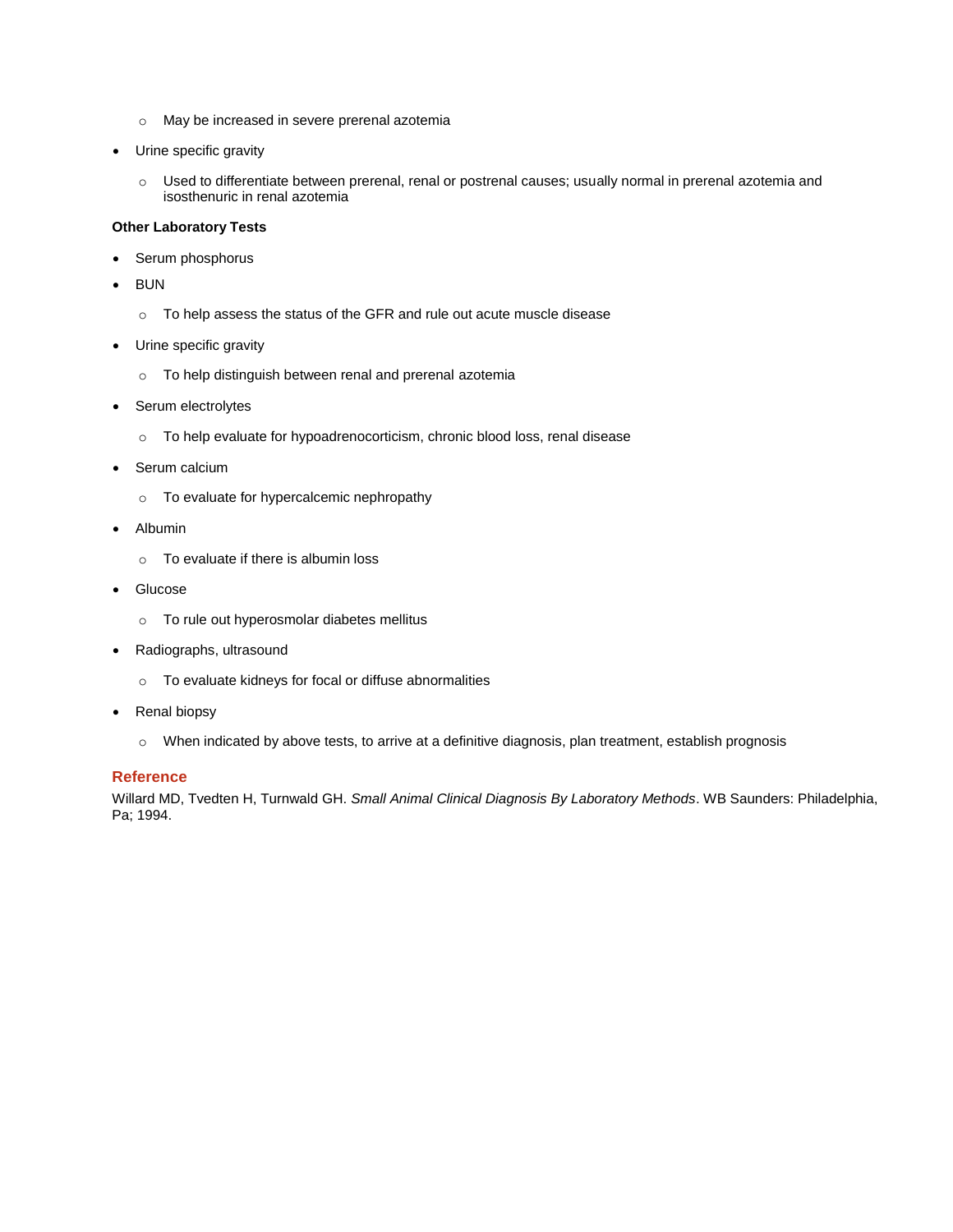# <span id="page-9-0"></span>Blood Urea Nitrogen: Creatinine Ratio (BUN:CREA)

## **Description**

- Ratio of blood urea nitrogen value to creatinine value
- Originally thought to be of value in differential diagnosis of azotemia
- Possible differences in tubular resorption and diffusion rate and effects of diet and protein metabolism between the two compounds
- There are too many variables for the ratio to be used as a diagnostic parameter

## **Values Below Reference Range**

## **Common Causes**

- Acute myositis and severe muscle trauma
- Possibly high dietary protein ingestion
- Artifactually elevated creatinine due to bilirubin, hemoglobin, lipemia, ascorbic acid, penicillins, cephalosporins, barbiturates

## **Related Findings**

Normal blood urea nitrogen

#### **Other Laboratory Tests**

- Urine myoglobin
- Urinalysis: to classify azotemia if present

## **Values Above Reference Range**

#### **Common Causes**

- Significant muscle loss and pregnancy (due to decrease creatinine)
- Gastrointestinal hemorrhage

#### **Other Laboratory Tests**

- Urinalysis: helps differentiate between renal and nonrenal azotemia
- CBC: may show mild to moderate nonregenerative anemia in renal azotemia

#### **References**

Duncan JR et al. *Duncan and Prasse's Veterinary Laboratory Medicine: Clinical Pathology,* 4th ed. Ames, Ia: Iowa State University Press; 2003.

Kaneko JJ et al. *Clinical Biochemistry of Domestic Animals,* 5th ed. San Diego, Ca: Academic Press; 1997.

Stockham SL et al. *Fundamentals of Veterinary Clinical Pathology,* 1st ed. Ames, Ia: Iowa State University Press; 2002.

Willard, MD et al. *Small Animal Clinical Diagnosis by Laboratory Methods,* 4th ed. St. Louis, Mo: Elsevier; 2004.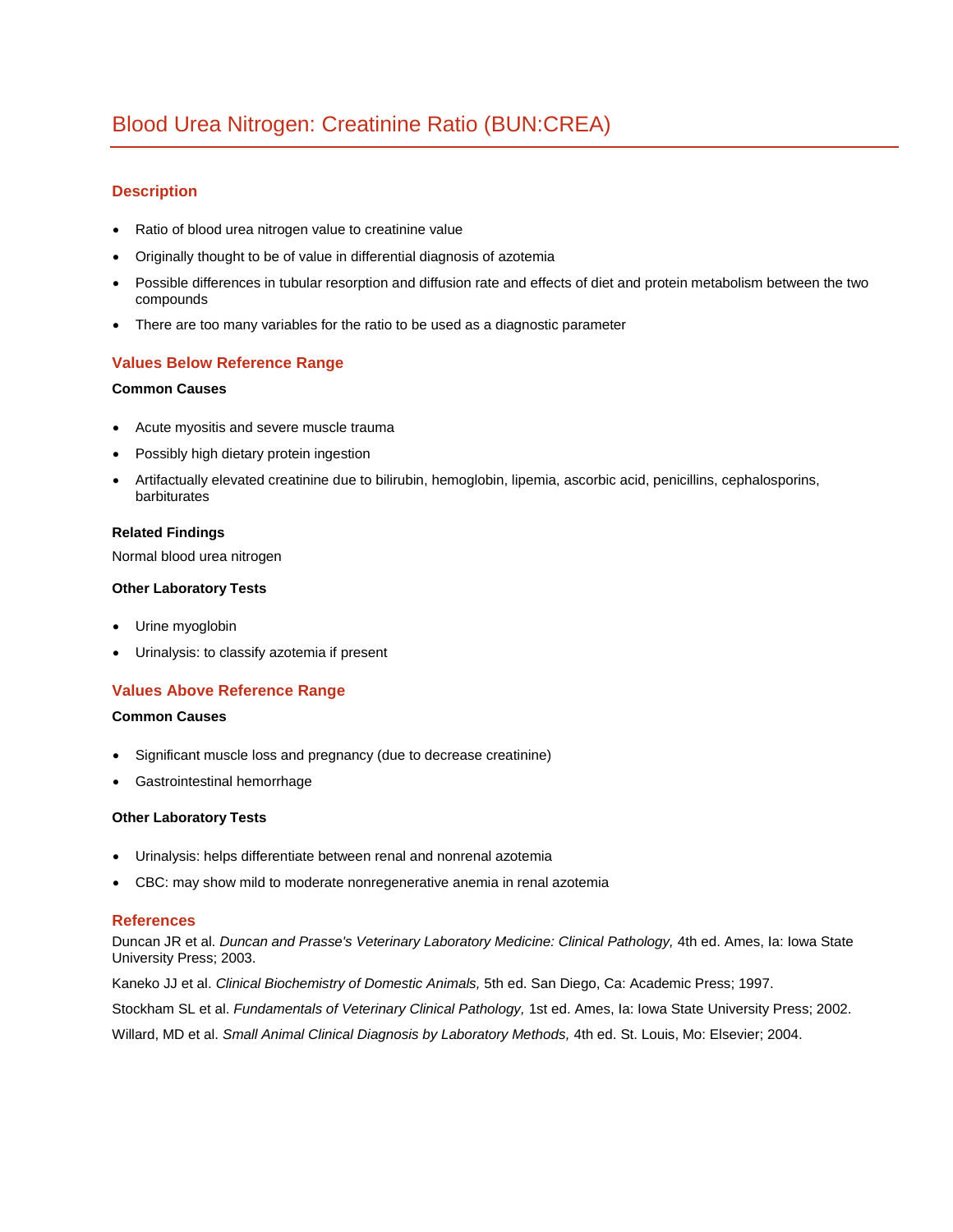## <span id="page-10-0"></span>**Phosphorus**

## **Description**

- Important component of ATP
- Depletion may affect brain, RBC and skeletal muscle cells
- Severe hypophosphatemia (< 1.0 mg/dL) is most often seen with diabetic ketoacidosis

## **Values Below Reference Range**

Hypophosphatemia

#### **Common Causes**

- Increased urinary excretion
	- o Diabetes mellitus ketoacidosis
	- o Hypercalcemia of malignancy
- Phosphate-binding antacids
- Renal failure (horse)
- Translocation from extracellular fluid (ECF) to intracellular fluid (ICF)
	- o Bicarbonate administration
	- o Insulin therapy, hyperinsulinism
	- o IV glucose administration

#### **Other Diagnoses**

- Decreased intestinal absorption
	- o Decreased dietary intake
	- o Malabsorption syndrome
	- o Phosphate-binding agent
	- o Steatorrhea
	- o Vitamin D deficiency
- Increased urinary excretion
	- o Diuretics
	- o Eclampsia, milk fever
	- o Fanconi syndrome (renal tubular defects)
	- o Hyperadrenocorticism
	- o Hyperaldosteronism
	- o Primary hyperparathyroidism
- Translocation from extracellular fluid (ECF) to intracellular fluid (ICF)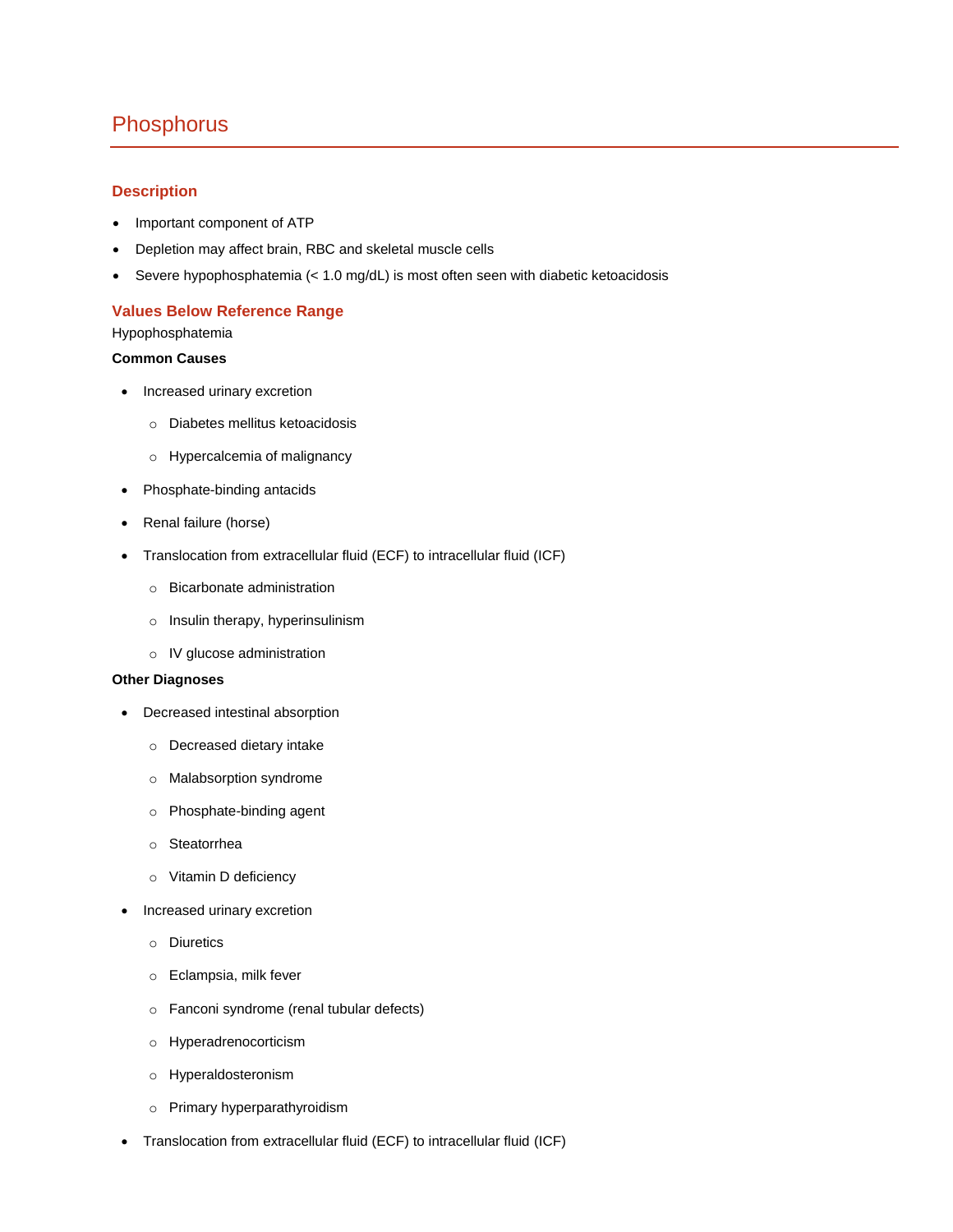- o Respiratory and metabolic alkalosis
- Vomiting and/or diarrhea

## **Other Laboratory Tests**

- Cytology and/or histology of tissue specimens
- Fecal floatation
- FeLV/FIV
- Serum PTH
- $\bullet$  Total T<sub>4</sub>, Free T<sub>4</sub>, T<sub>3</sub> suppression test
- TLI, cobalamin, folate
- Urinalysis
- Vitamin D metabolites (especially cholecalciferol)

## **Values Above Reference Range**

Hyperphosphatemia

## **Common Causes**

- Hypervitaminosis D
	- o Cholecalciferol rodenticides
- Renal failure
	- o Prerenal and postrenal azotemia
- Rhabdomyolysis
- Young, growing animals

#### **Other Diagnoses**

- Drugs
- Hemolysis, in vitro
- Hyperthyroidism
- Diet excess
- Neoplasia with osteolytic bone lesions
- Jasmine toxicity
- Laboratory error
- Nutritional secondary hyperparathyroidism
- Phosphate enema, phosphate-containing fluids
- Primary hypoparathyroidism

## **Other Laboratory Tests**

- Serum PTH
- Urinalysis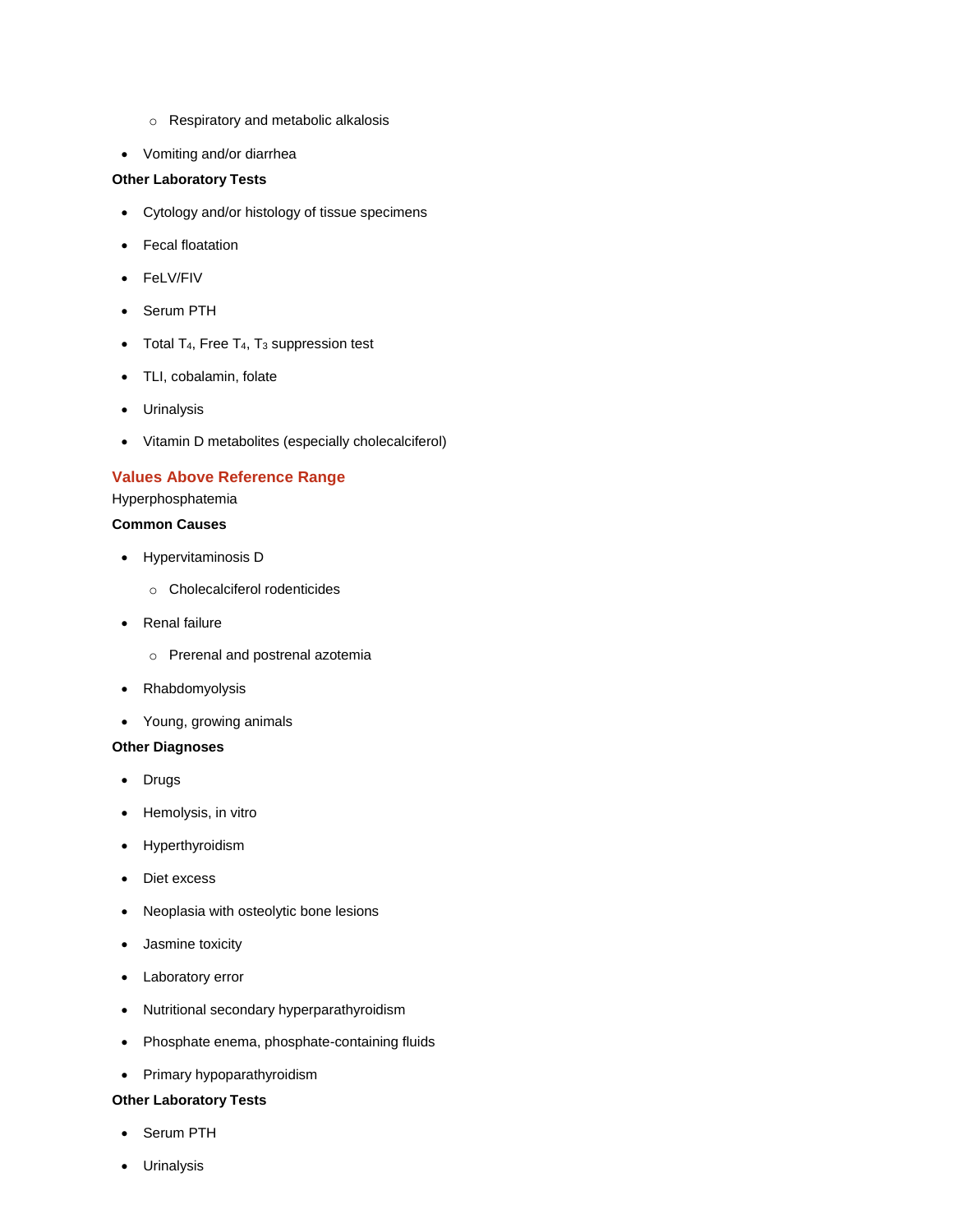- $\bullet$  Total T<sub>4</sub>, Free T<sub>4</sub>, T<sub>3</sub> suppression test
- Skeletal radiographs

## **References**

Duncan JR, Prasse KW, Mahaffey EA. *Veterinary Laboratory Medicine*, 3rd ed. Ames, Ia: Iowa State University Press, 1994.

Tilley LP, et al. *The 5-Minute Veterinary Consult: Canine and Feline*. Williams & Wilkins: Baltimore, Md; 1997.

Willard MD, Tvedten H, Turnwald GH. *Small Animal Clinical Diagnosis by Laboratory Methods*. 3rd ed. WB Saunders: Philadelphia, Pa; 1999.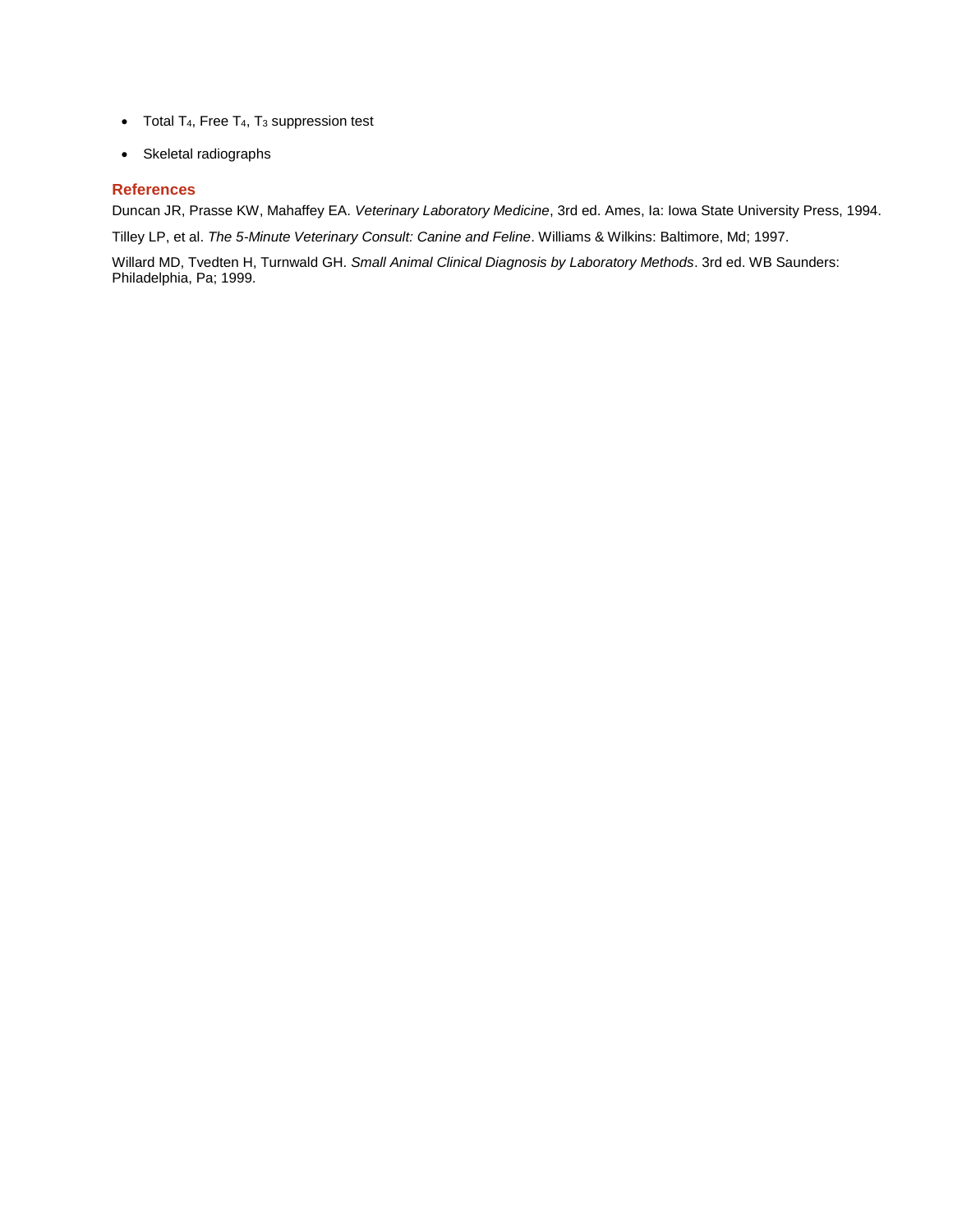# <span id="page-13-0"></span>**Calcium**

## **Description**

- Controlled by PTH and vitamin D, and their interactions with bone, kidneys, intestines and parathyroid glands
- Total calcium concentration: 50% ionized, 40% protein-bound and 10% complexed with bicarbonate, citrate, lactate, phosphate
- Ionized calcium is the active form and is available to tissues; protein-bound form is not.
- Only the ionized and complexed forms can be filtered by the kidneys.

## **Values Below Reference Range**

Hypocalcemia

## **Common Causes**

- Eclampsia
	- o Dog, horse, ewe
- Parturient paresis
	- o Cow
- Ethylene glycol toxicity
	- o Dog, cat
- Hypoalbuminemia
- latrogenic
	- o Following bilateral thyroidectomy/thyroid surgery
- Renal failure
	- o Renal secondary hyperparathyroidism
- Laboratory error

## **Other Diagnoses**

- Alkalemia (especially in ruminants)
- Bicarbonate treatment for salicylate toxicity
- Blister beetle poisoning (horse)
- Factitious (e.g., EDTA)
- Hypercalcitonism
- Hypomagnesemic tetany (ruminant)
- Hypovitaminosis D associated with excess phosphorus
- Intestinal malabsorption (dog)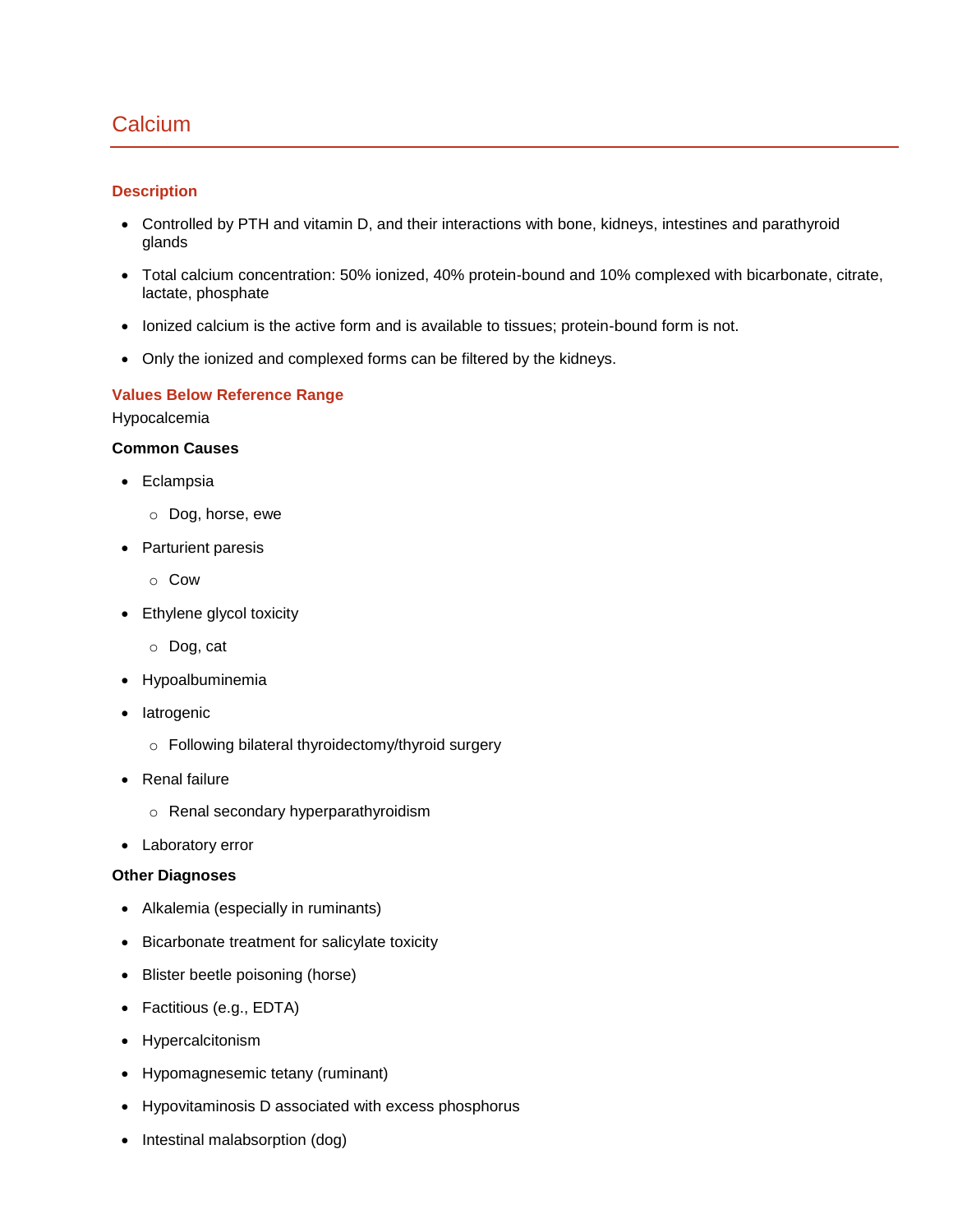- Malabsorption syndrome
- Nutritional secondary hyperparathyroidism
- Pancreatitis (acute/necrotizing)
- Primary hypoparathyroidism
- Transport tetany (sheep)

## **Other Laboratory Tests**

- Pancreatic tests
	- o Amylase, lipase, TLI
- CBC
- Serum and urine ethylene glycol concentrations
	- o Peak between 1 and 6 hours after ingestion
- Serum magnesium
- Serum osmolality
- Serum PTH
- Urinalysis

## **Values Above Reference Range**

Hypercalcemia

## **Other Diagnoses**

- Ingestion of calciferol (cholecalciferol)-containing rodenticides
- Factitious
	- o Lipemia, postprandial
- Granulomatous diseases such as blastomycosis
	- o Rare
- Hemoconcentration; hyperalbuminemia
- Hypervitaminosis D
- Hypoadrenocorticism
- latrogenic (rare)
	- o Excessive supplementation
	- o Excessive oral phosphate binders
- Osteolytic bone lesions (rare)
	- o Hypertrophic osteodystrophy
	- o Multiple myeloma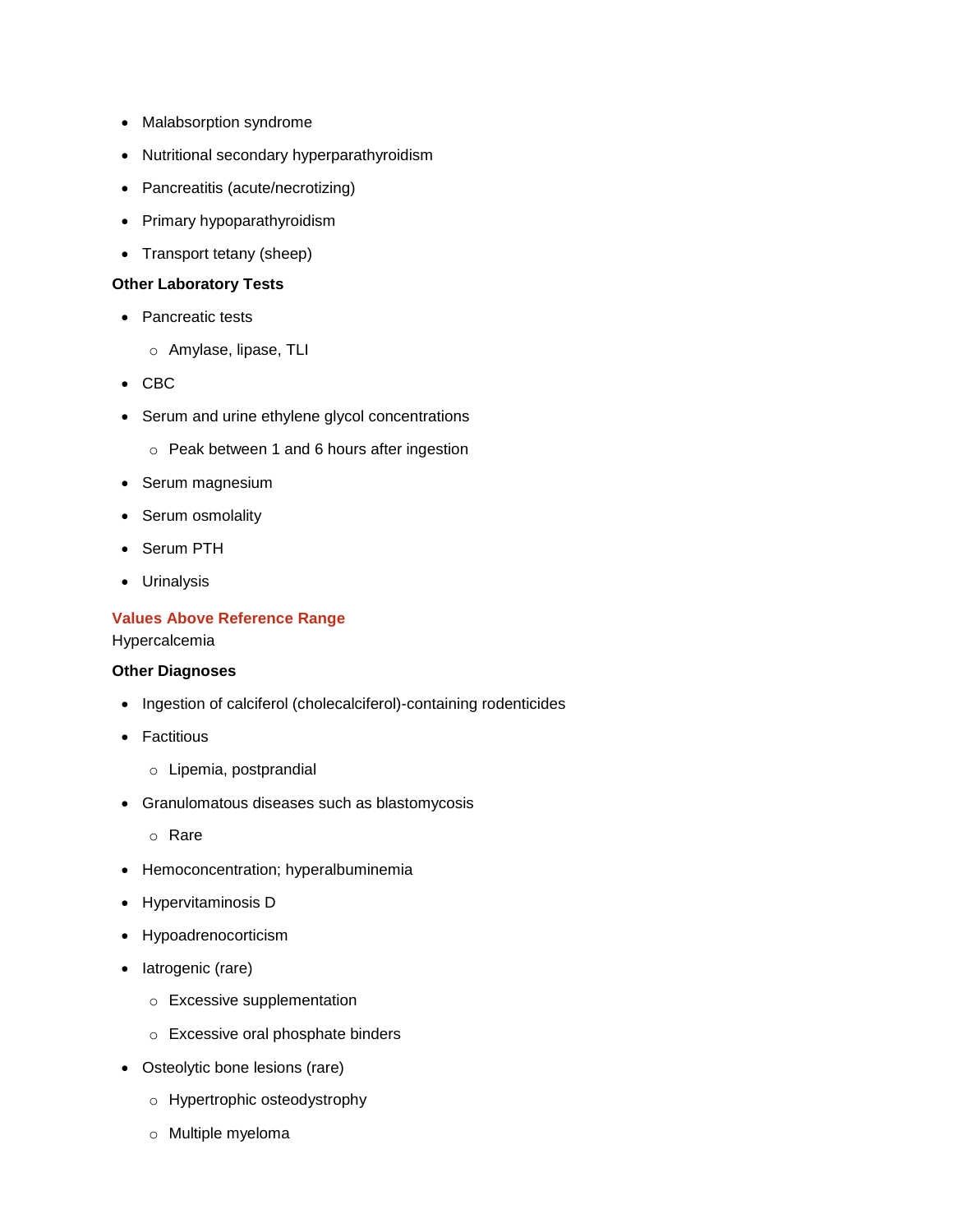- o Osteomyelitis
- Plant toxicity
	- o Jasmine, *Cestrum sp*., *Solanum sp*.
- Primary hyperparathyroidism
- Renal failure
	- o Horse, cow, uncommon in dog
- Young animal, large breed

## **Other Laboratory Tests**

- Cytology and/or histology of tissue specimens
- Ionized calcium
- Serum PTH
- Serum PTH-related protein (PTHrp)
- Urinalysis

## **Reference**

Duncan JR, et al. *Veterinary Laboratory Medicine; Clinical Pathology*. 3rd ed. Iowa State University Press: Ames, Ia; 1994. Tilley LP, et al. *The 5 Minute Veterinary Consult; Canine and Feline*. Williams & Wilkins: Baltimore, Md; 1997. Willard MD, et al. *Small Animal Clinical Diagnosis by Laboratory Methods*. 3rd ed. WB Saunders: Philadelphia, Pa; 1999.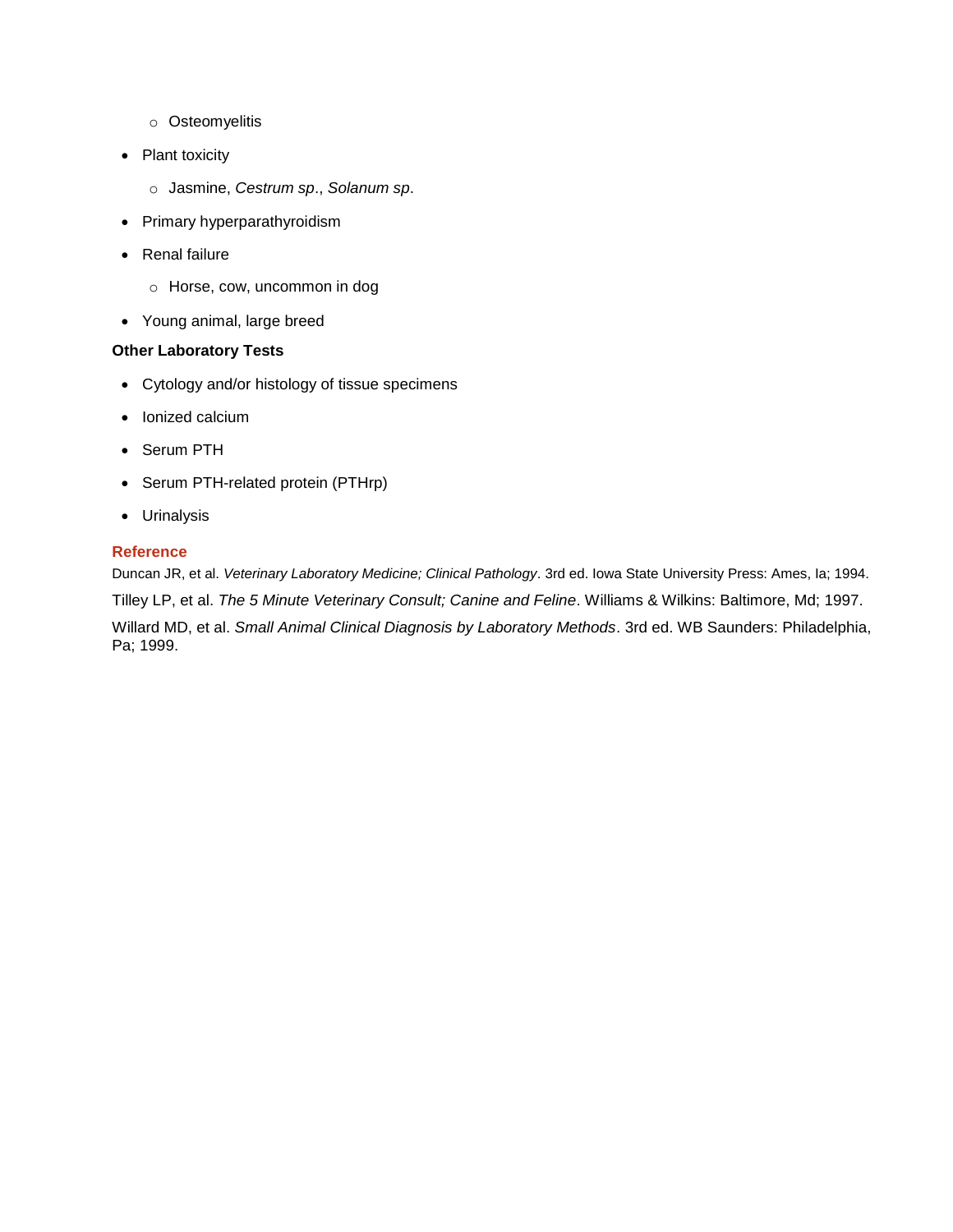# <span id="page-16-0"></span>Total Protein

## **Description**

- Sum of albumin and globulin (serum) and fibrinogen (plasma)
- The proteins in the blood consist of albumin, fibrinogen, coagulation proteins, and globulins (to include immunoglobulins and acute-phase proteins).
- Total protein is typically measured on serum and consists of albumin, fibrinogen and globulins. The primary difference between plasma protein and serum total protein is the absence of coagulation proteins and fibrinogen in the serum.
- Most proteins are produced by the liver, and immunoglobulins by lymphoid tissue (plasma cells).

#### **Values Below Reference Range**

Hypoproteinemia

## **Common Causes**

- Decreased production:
	- o Intestinal malabsorption
	- o Malnutrition
	- o Liver disease, atrophy, fibrosis
	- o Immunodeficiency disease
	- o Failure of passive transfer
	- o Exocrine pancreatic insufficiency
- Increased loss:
	- o Renal disease
	- o Protein-losing glomerulopathy/renal disease
	- o Severe exudative skin disease
	- o External hemorrhage
	- o Protein-losing enteropathies
	- o Infiltrative intestinal neoplasia

#### **Related Findings**

- Proteinuria
- Elevated renal function tests and liver enzymes
- Decreased TLI

#### **Other Laboratory Tests**

- Renal function tests (BUN, creatinine, urinalysis, urine protein:creatinine ratio)
- Liver function/enzyme tests (ALT, AST, albumin, bile acids)
- CBC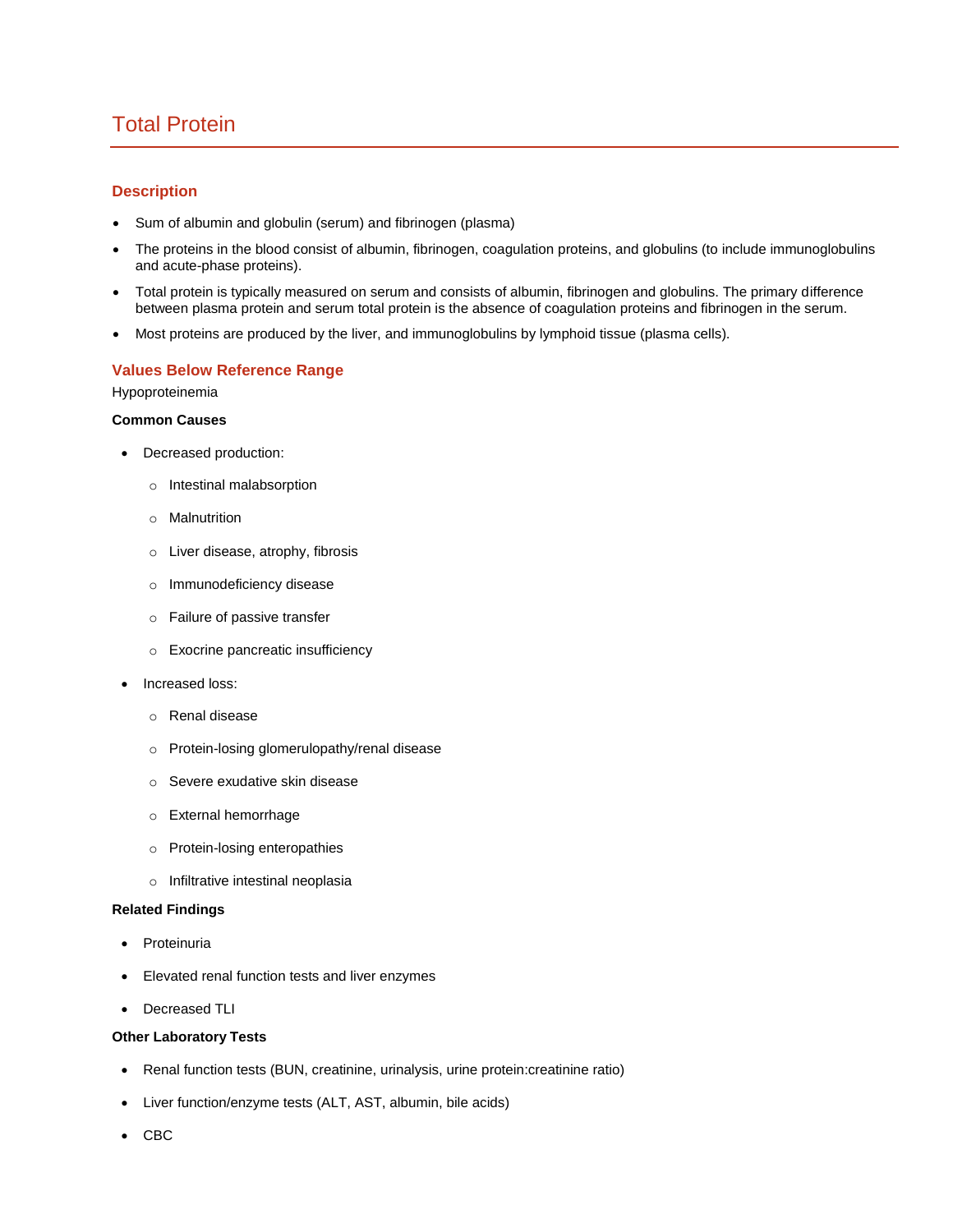- Intestinal/Skin biopsies
- Albumin/Globulin ratio
- Protein electrophoresis
- Body fluid analysis

## **Values Above Reference Range**

#### Hyperproteinemia

#### **Common Causes**

- Dehydration
- Chronic inflammation
- Abnormal globulins (*Ehrlichia*, lymphoma, plasma cell myeloma)
- Intravascular hemolysis
- Hyperbilirubinemia
- Lipemia

## **Related Findings**

- Hemoconcentration
- Hemolysis
- Polyclonal, monoclonal gammopathies

#### **Other Laboratory Tests**

- Serum protein electrophoresis—may have polyclonal or monoclonal gammopathy
- Albumin—may be low or high
- Fibrinogen—may be high, especially in large animals
- CBC—may see hemoconcentration
- Survey radiographs
- Bence Jones protein
- Bone or soft tissue biopsy if plasma cell myeloma suspected
- Infectious disease tests—FeCoV, FeLV, FIV, *Ehrlichia*, Rocky Mountain spotted fever, *Coccidioides*

#### **References**

Willard MD, et al. *Small Animal Clinical Diagnosis by Laboratory Methods.* WB Saunders: Philadelphia, Pa; 1994.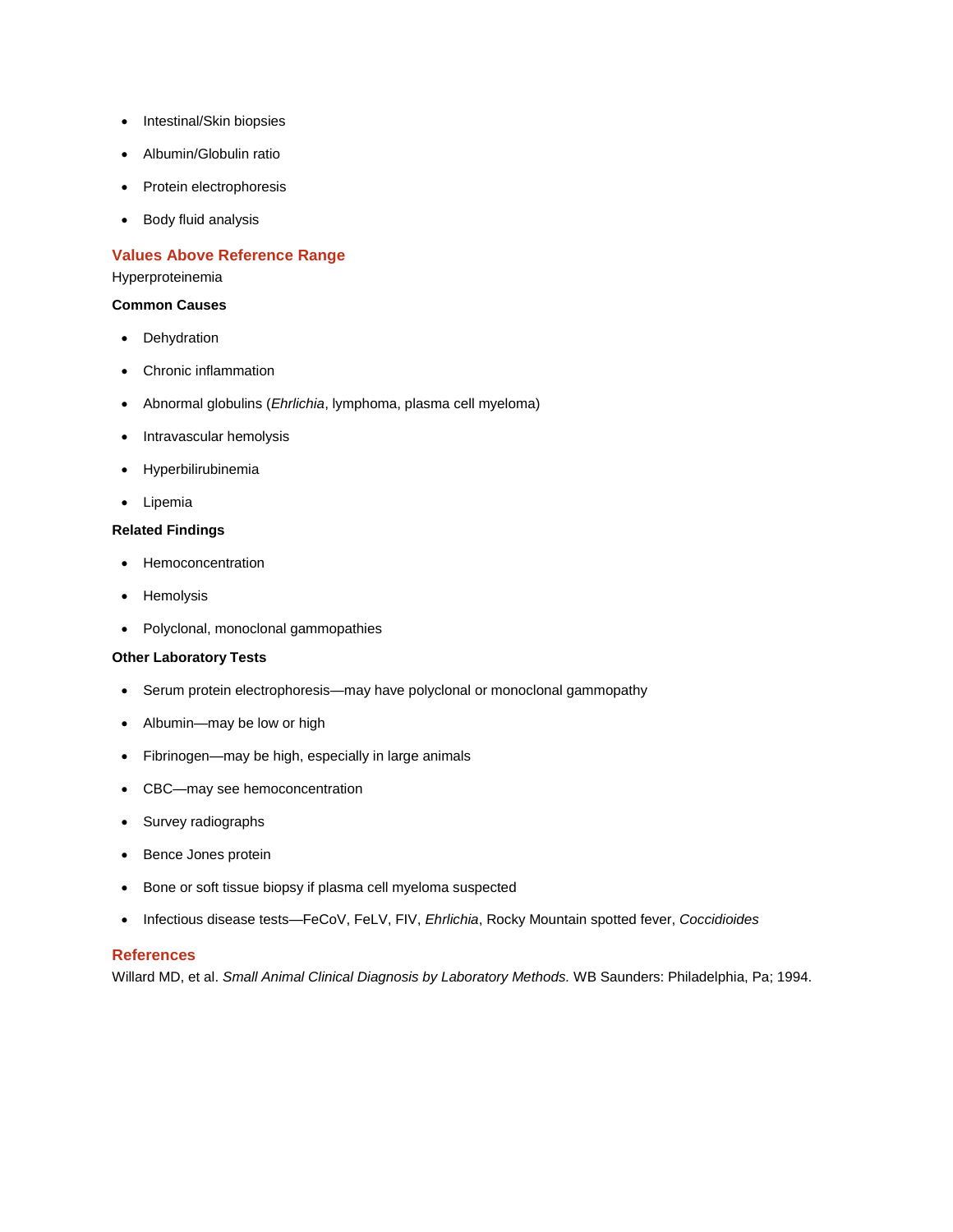# <span id="page-18-0"></span>Albumin

## **Description**

- Important regulator of osmotic equilibrium
- Produced by the liver
- Carrier for several compounds (especially calcium)

## **Values Below Reference Range Hypoalbuminemia**

## **Common Causes**

- Decreased production
	- o Liver disease, atrophy, fibrosis/cirrhosis
	- o Primary or secondary intestinal malabsorption
	- o Malnutrition (dietary or parasitic)
	- o Exocrine pancreatic insufficiency
- Increased loss
	- o Renal disease, proteinuria
	- o Severe exudative skin disease/trauma
	- o External hemorrhage
	- o Protein-losing enteropathies
	- o Infiltrative enteropathies (neoplastic, Johnes)

#### **Related Findings**

- Liver enzymes and function tests
	- o May be elevated (inflammation, neoplasia, necrosis)
- Renal function tests
	- o May be elevated (renal disease) or low (hepatic insufficiency)
- Urine
- May contain increased protein
- Serum calcium
- May be low

#### **Other Laboratory Tests**

- Hepatic function tests, enzymes and biopsy
- Renal function tests, biopsy
- Urinalysis, including protein/creatinine ratio
- Abdominal/Thoracic tap for fluid analysis (if applicable)
- TLI
- Coagulation tests
- Intestinal biopsy

## **Values Above Reference Range Hyperalbuminemia**

**Common Causes**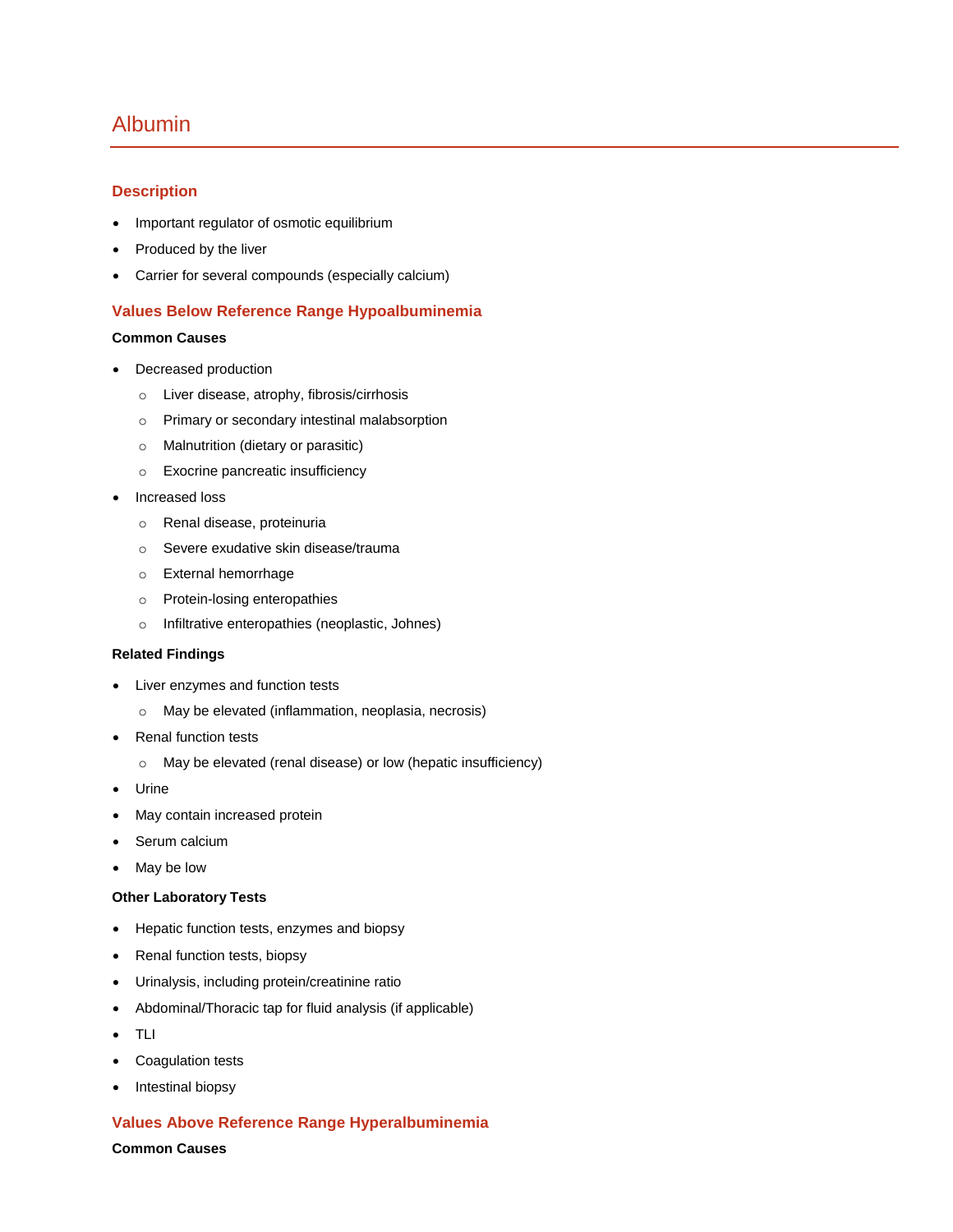- Dehydration
- Laboratory error

## **Related Findings**

- Hemoconcentration (dehydration)
- Calcium
- May be falsely high
- Hyperbilirubinemia
- Overproduction of albumin does not occur

## **Other Laboratory Tests**

- Bilirubin
- Total protein
- Hemogram

## **Reference**

Willard MD, et al. *Small Animal Clinical Diagnosis by Laboratory Methods*. Philadelphia, Pa: W.B. Saunders and Co., 1994.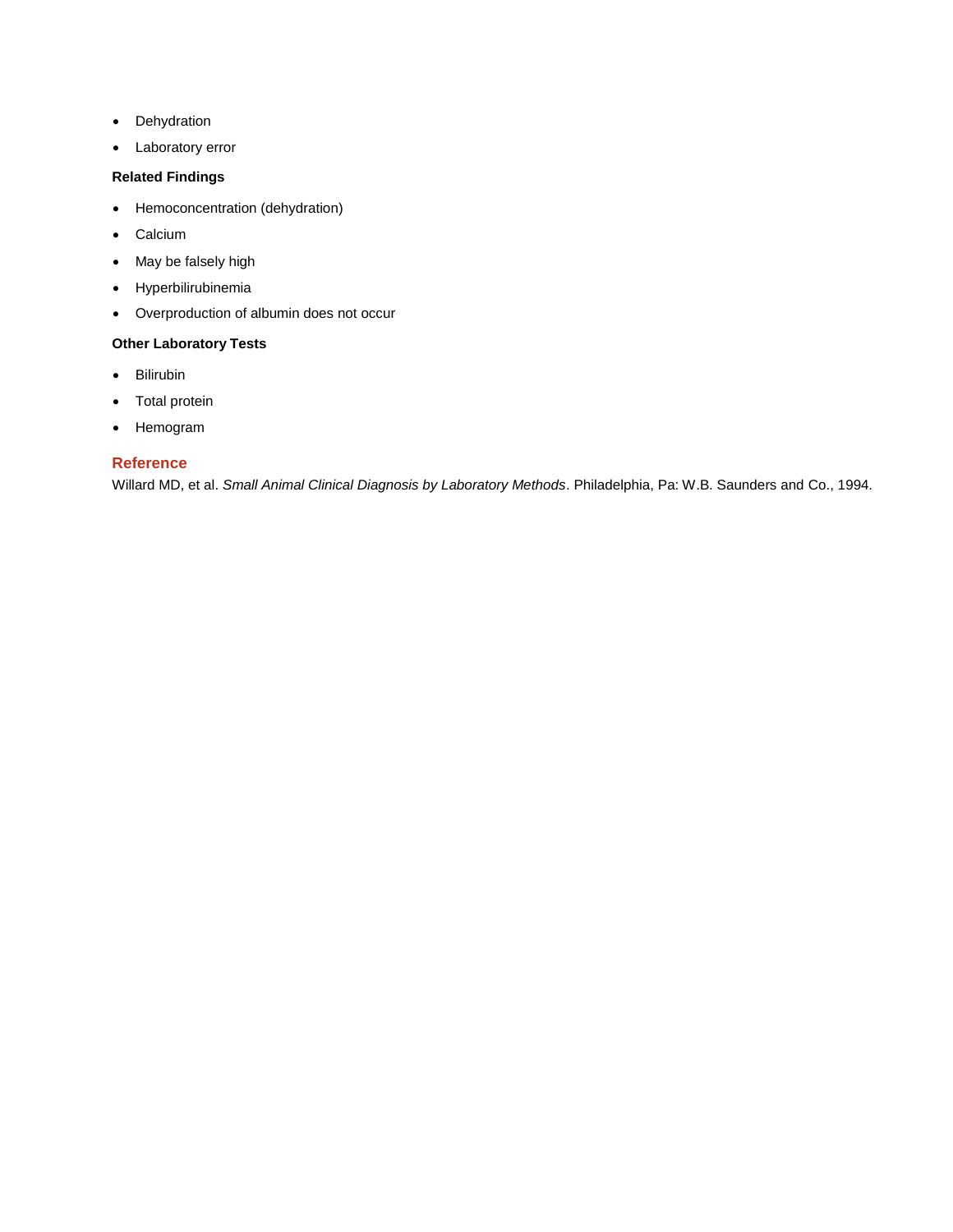## <span id="page-20-0"></span>**Description**

- This arithmetic value (ratio of serum albumin to globulin concentrations) has been used to aid in the interpretation of total protein values.
- The ratio will remain normal if both fractions are uniformly altered. It occurs with hyperproteinemia (dehydration) and hypoproteinemia (e.g., overhydration, acute blood loss, exudative skin disease, gastrointestinal disease).
- The ratio will be decreased or increased if an alteration of one fraction predominates.

**Note:** See interpretive guides for Albumin and Globulin.

## **Values Below Reference Range**

Decreased A/G ratio

#### **Common Causes**

- Decreased albumin
- Increased globulin

## **Values Above Reference Range**

Increased A/G ratio

## **Common Causes**

- Increased albumin
- Decreased globulin

#### **References**

Duncan JR et al. *Duncan and Prasse's Veterinary Laboratory Medicine: Clinical Pathology,* 4th ed. Ames, Ia: Iowa State University Press; 2003.

Kaneko JJ et al. *Clinical Biochemistry of Domestic Animals,* 5th ed. San Diego, Ca: Academic Press; 1997.

Stockham SL et al. *Fundamentals of Veterinary Clinical Pathology,* 1st ed. Ames, Ia: Iowa State University Press; 2002.

Willard, MD et al. *Small Animal Clinical Diagnosis by Laboratory Methods,* 4th ed. St. Louis, Mo: Elsevier; 2004.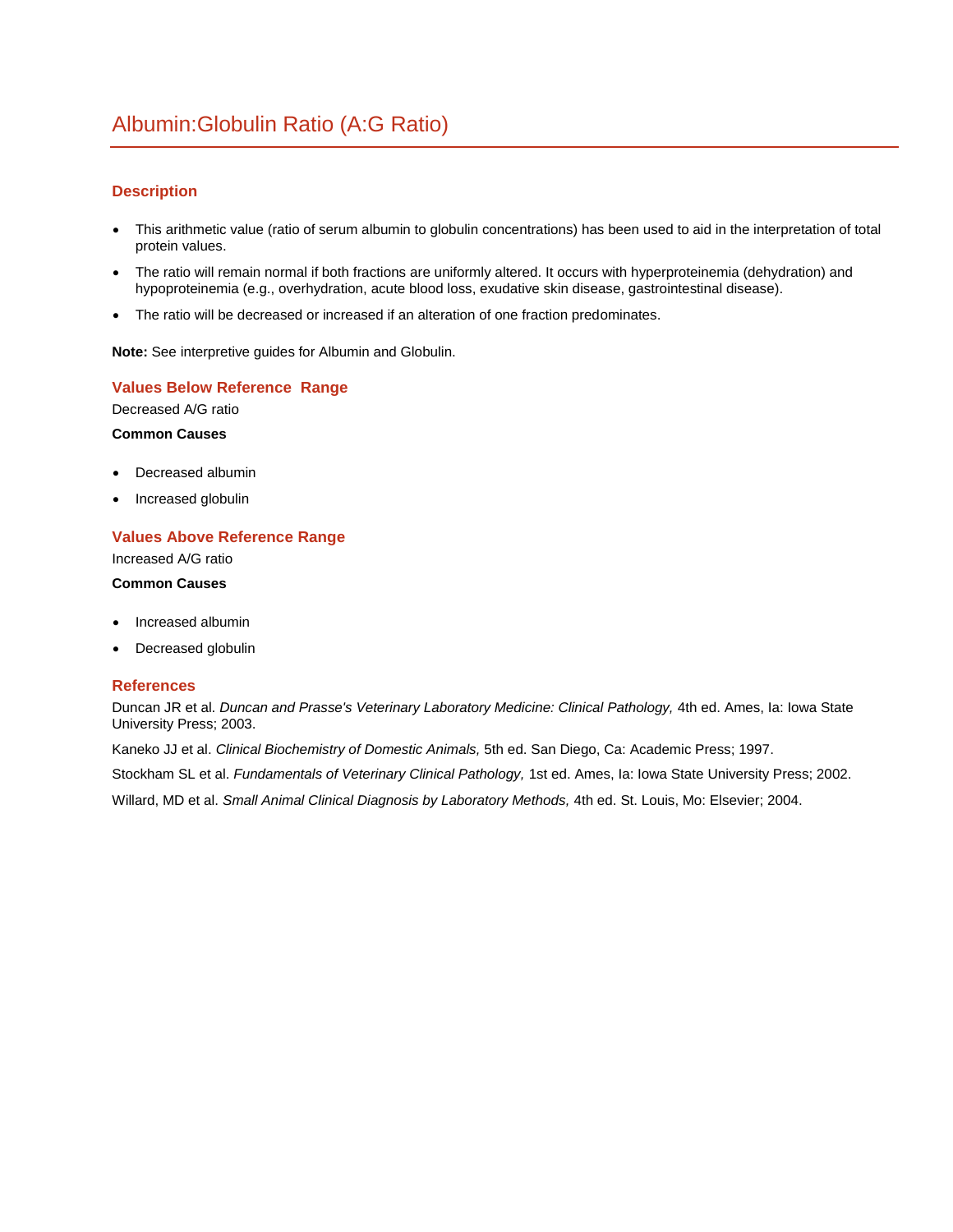## <span id="page-21-0"></span>**Description**

- ALT is a cytosolic enzyme that catalyzes the reversible transamination of L-alanine and 2-oxoglutarate to pyruvate and glutamate.
- The enzyme is almost exclusively found within hepatocytes, but also in very small amounts in muscle.
- As a result, serum increases are highly specific for hepatocyte injury in dogs and cats.
- The hepatocyte level of ALT in horses, ruminants and pigs is very low, and hence ALT is of limited value in these species.

## **Values Below Reference Range**

## **Common Causes**

The hepatocyte level of ALT in horses, ruminants and pigs is very low, and ALT is of limited value in these species.

## **Values Above Reference Range**

## **Common Causes**

- Primary hepatocellular and biliary system diseases
	- o Infectious diseases: ICH, FIP, leptospirosis, septicemia, hepatic abscess, cholangiohepatitis
- Toxic insult
	- o Aflatoxicosis, pyrrolyzidine alkaloids, idiosyncratic drug reactions
- Neoplasia
	- o Lymphosarcoma, bile duct carcinoma, metastatic neoplasia
- Obstructive disease
	- o Cholangitis, pancreatitis, neoplasia, bile duct fibrosis
- Trauma
- Chronic active hepatitis
- Storage disorders
	- o Copper storage disease
- Metabolic disorders
	- o Diabetes mellitus, hyperadrenocorticism, ketosis, hepatic lipidosis, feline hyperthyroidism
- Drug therapy
	- o Corticosteroids, barbiturates
- Severe skeletal myopathy

## **Related Findings**

Other hepatic enzymes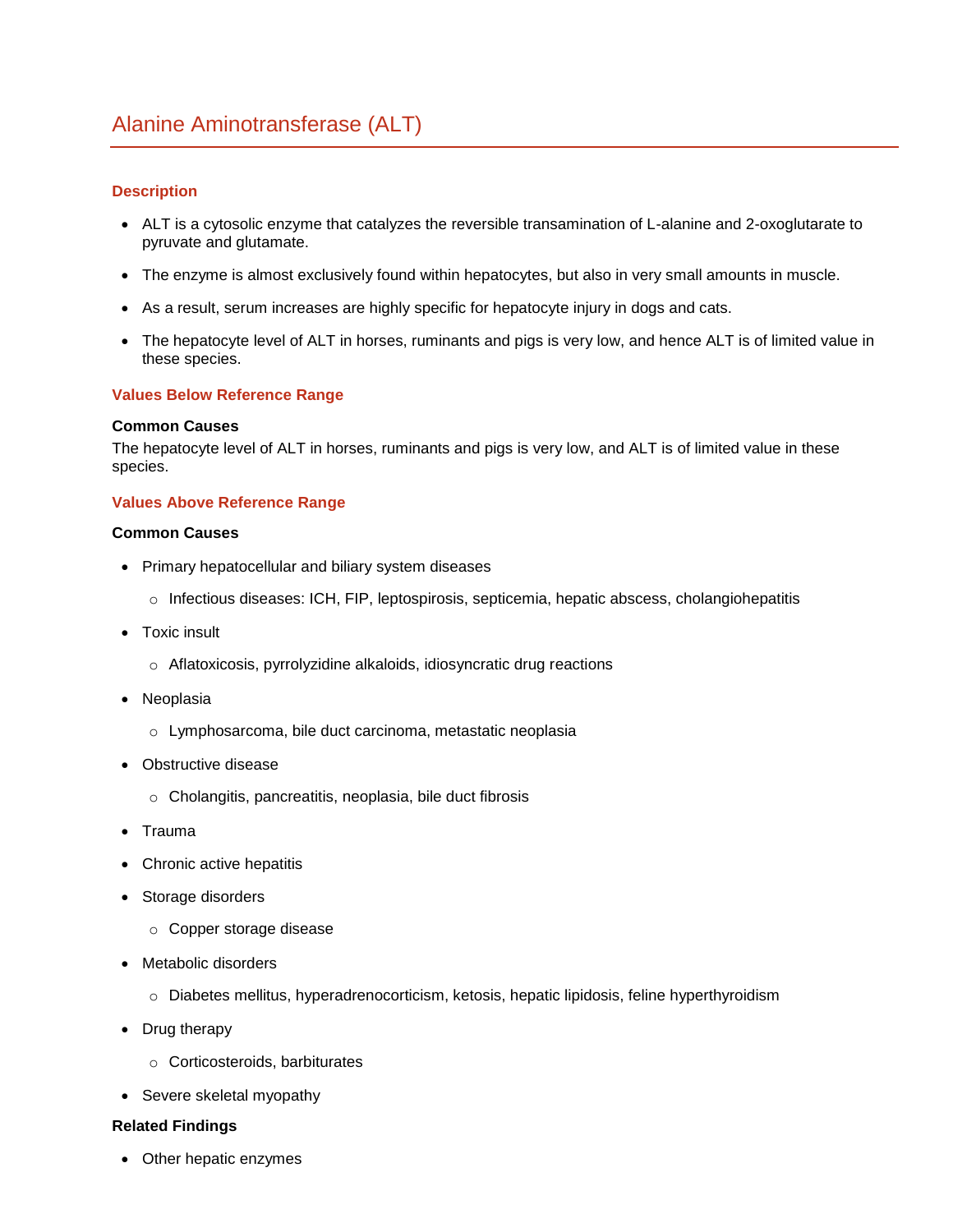- o AST, ALP, GGT, GLDH may also be elevated
- Bilirubin
	- o May be increased due to cholestasis, portosystemic shunts
- Cholesterol
	- o Elevated with cholestatic disease
- Glucose
	- o High in cases of diabetes mellitus
- $\bullet$  CBC
	- o May have evidence of inflammatory disease, anemia, leukemia, stress

## **Other Laboratory Tests**

- Hepatic biopsy
	- o For definitive diagnosis of underlying primary hepatobiliary disease
- Adrenocortical function tests
	- o To diagnose hyperadrenocorticism
- Amylase, lipase, TLI
	- o To assess for the possibility of pancreatitis

## **References**

Willard MD, Tvedten H, Turnwald GH. *Small Animal Clinical Diagnosis by Laboratory Methods*. 2nd ed. WB Saunders: Philadelphia, Pa; 1994.

Duncan JR, Prasse KW, Mahaffey EA. *Veterinary Laboratory Medicine: Clinical Pathology*. 3rd ed. Iowa State University Press: Ames, Ia; 1994.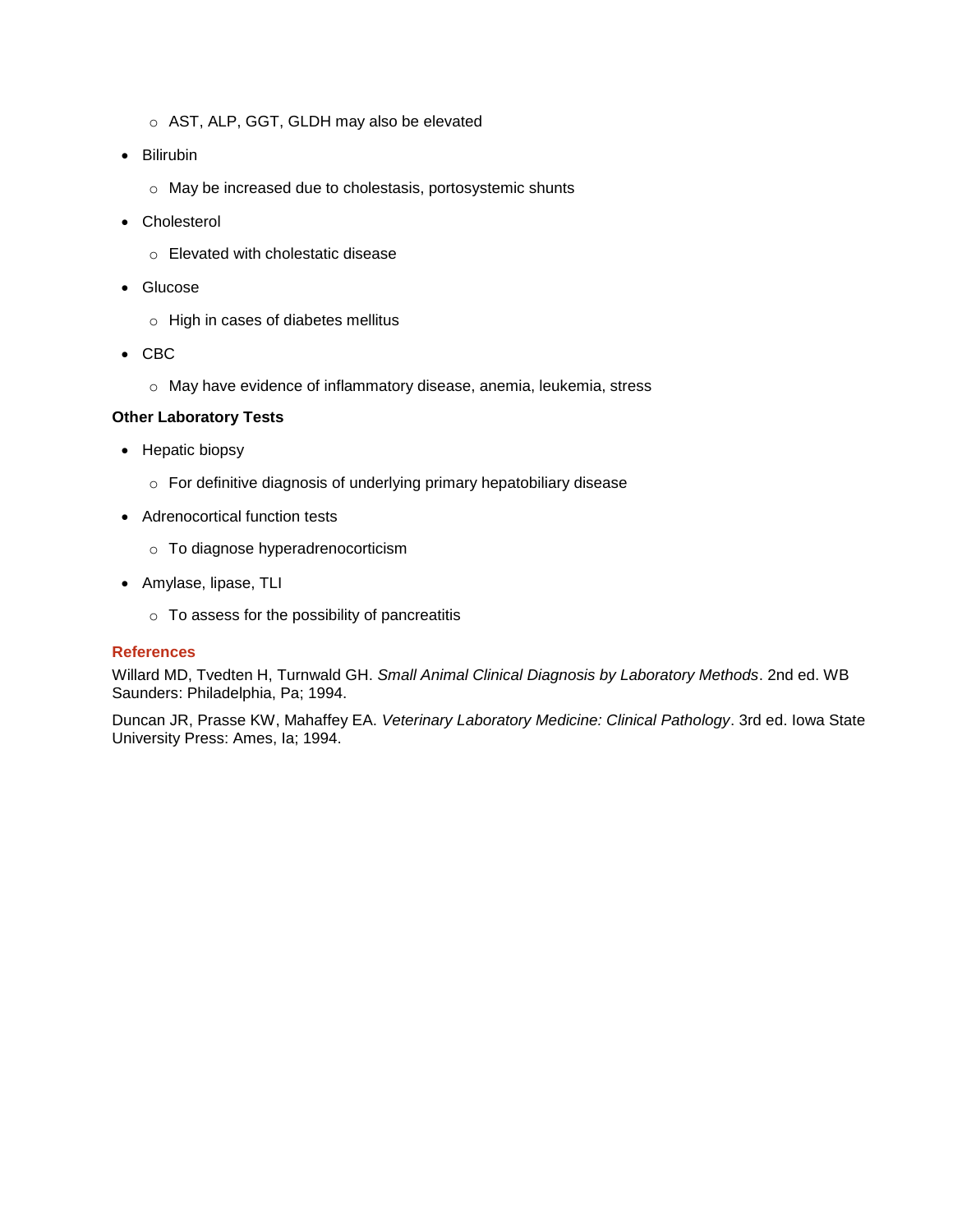## <span id="page-23-0"></span>**Description**

- Alkaline phosphatase refers to a group of enzymes that catalyze the hydrolysis of phosphate esters at an alkaline pH in vitro.
- Little is known about their intracellular function, but these are membrane-bound and present in most tissues in the body.
- High activities are present in the liver, bone, intestine, kidney and placenta.
- Intestinal, renal and placental isoenzymes have extremely short half-lives, and are not responsible for significant increases in serum ALP.
- Changes in the serum level of ALP can be attributed to bone and hepatic isoenzymes.
- The hepatic ALP is found mainly in canalicular cell membranes, and is released as a result of biliary disease and increased hydrostatic pressure in the biliary system.
- In the dog, a steroid-induced isoenzyme is produced in the liver on exposure to glucocorticoids, contributing to serum ALP increases.
- In cats, the hepatic isoenzyme has a short half-life, and even minor increases should be considered significant.
- In ruminants and horses, the serum ALP levels are highly variable, and are of limited diagnostic use. GGT, GLDH and AST are of more use in large animals.

## **Values Below Reference Range**

## **Common Causes**

- Not clinically significant
- Artifact—assay performed on EDTA or oxalate plasma

## **Values Above Reference Range**

## **Common Causes**

- Cholestasis
	- o Intra- or extra-hepatic cholestasis
- Primary hepatocyte injury
	- o See ALT
- Bile duct obstruction
	- o Ascending infection
	- o Neoplasia
	- o Pancreatitis
	- o Fibrosis
	- o Abscessation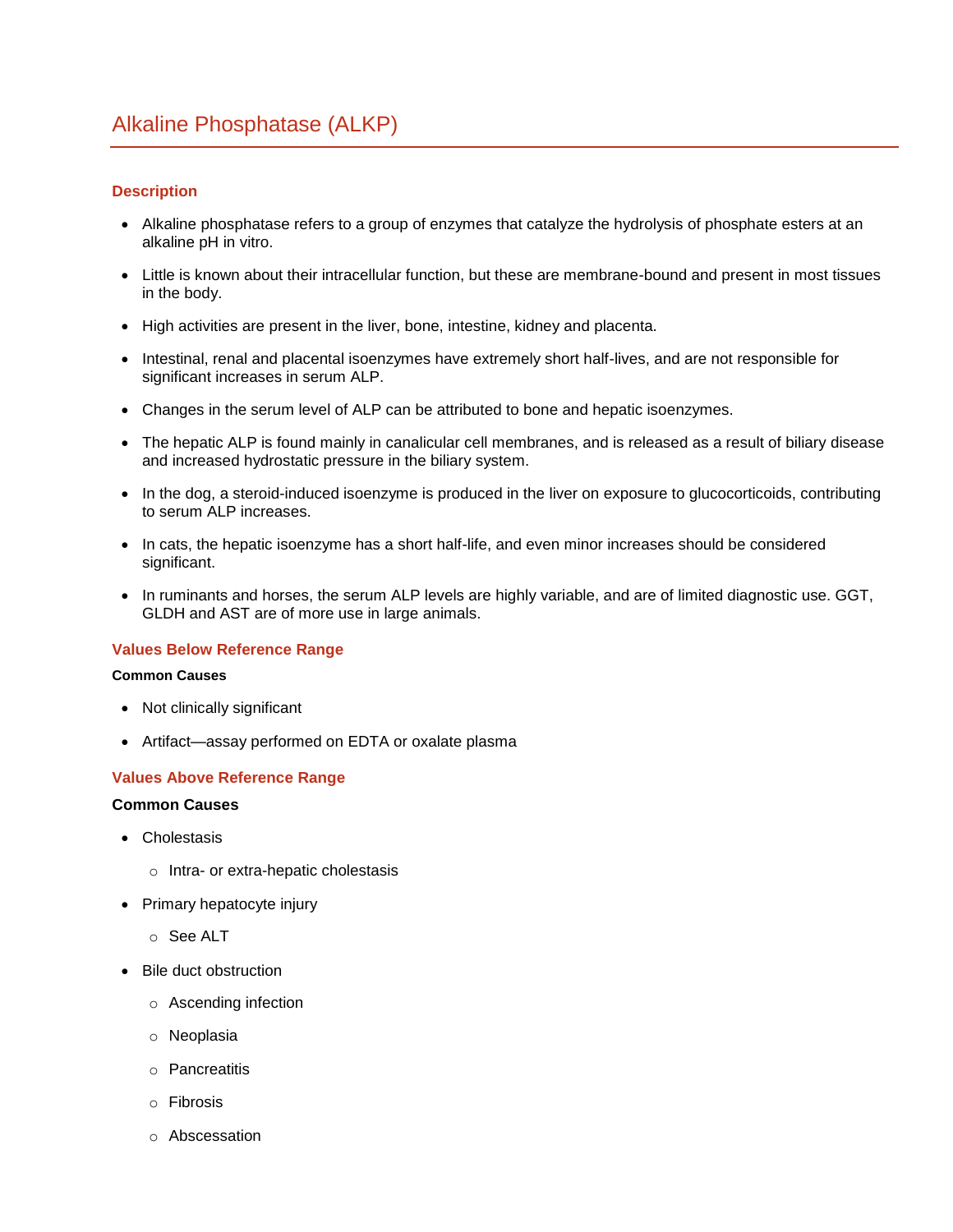- o Intestinal foreign body
- Corticosteroid excess (dogs only)
	- o Hyperadrenocorticism
	- o Exogenous glucocorticoids
- Increased osteoblastic activity in bone
	- $\circ$  Young animals—increased osteoblastic activity leads to increases up to 3–4 times the basal level expected in mature animals.
- Bone disease
	- o Bone neoplasia
	- o Rickets
	- o Fractures
	- o Hyperparathyroidism
- Drug therapy
	- o Anticonvulsants/Barbiturates
- Miscellaneous
	- o Neoplasia

## **Related Findings**

- Hepatic enzymes (ALT, AST, GGT)
	- o Increased with primary hepatocellular or cholestatic disease
- Bilirubin
	- o Often increased due to cholestasis
	- o Note that elevations of ALP will precede elevations in bilirubin.
- Cholesterol
	- o Increased with cholestasis or endocrine disease, but may be decreased with hepatic insufficiency or portosystemic shunts
- Amylase, lipase, TLI
	- o May be increased in cases of pancreatitis
- Hemogram
	- o May indicate the presence of inflammation, or a stress leukogram in cases of corticosteroid excess

## **Other Laboratory Tests**

- Urinalysis
	- o To check for bilirubinuria, and as part of the screen for hyperadrenocorticism
- Other hepatic enzymes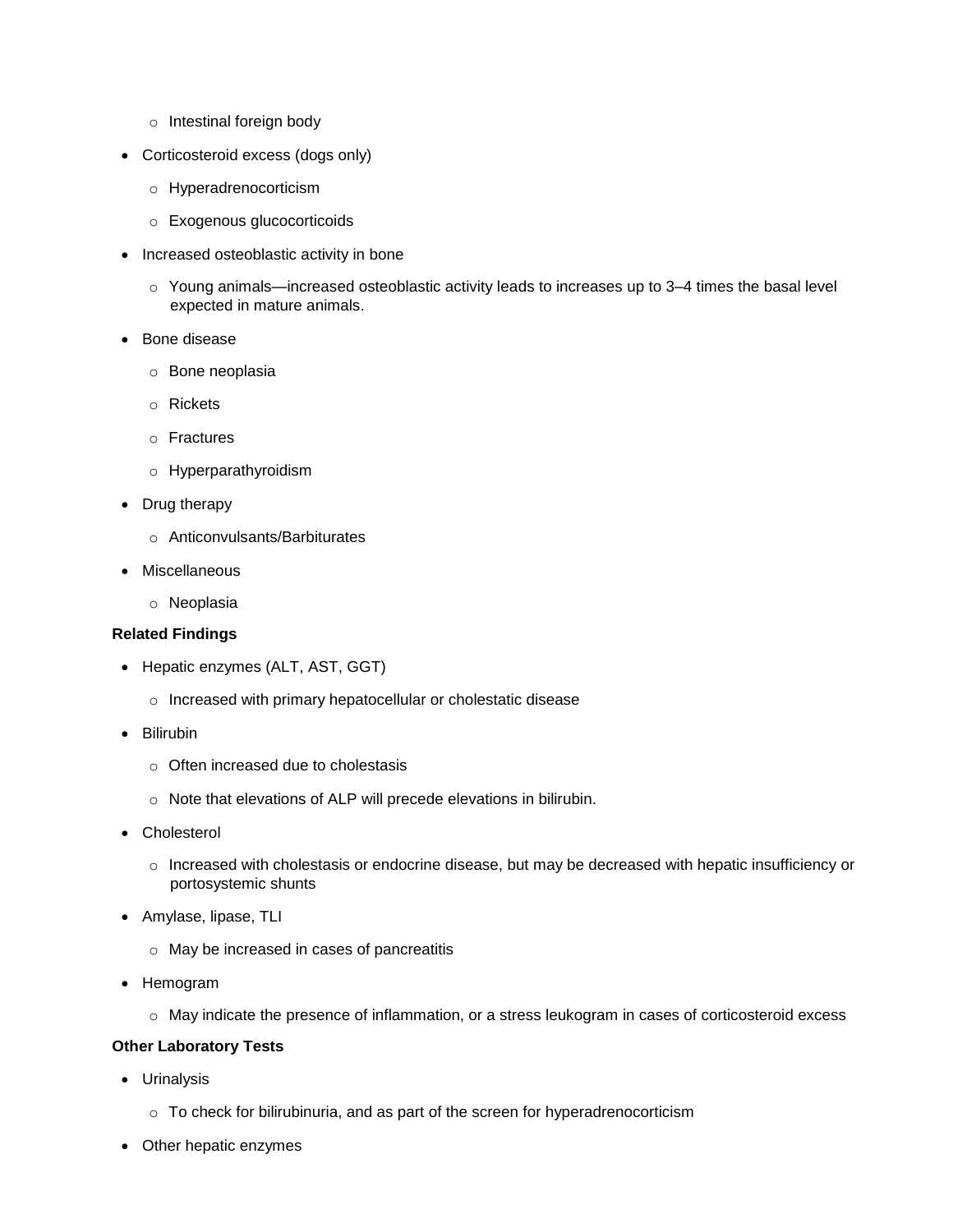- o The pattern of change often helps to further define the likely cause
- Hepatic biopsy
- Adrenocortical function tests
	- o To assess for possible hyperadrenocorticism

## **References**

Willard MD, Tvedten H, Turnwald GH. *Small Animal Clinical Diagnosis by Laboratory Methods*. 2nd ed. WB Saunders: Philadelphia, Pa; 1994.

Duncan JR, Prasse KW, Mahaffey EA. *Veterinary Laboratory Medicine: Clinical Pathology*. 3rd ed. Iowa State University Press: Ames, Ia; 1994.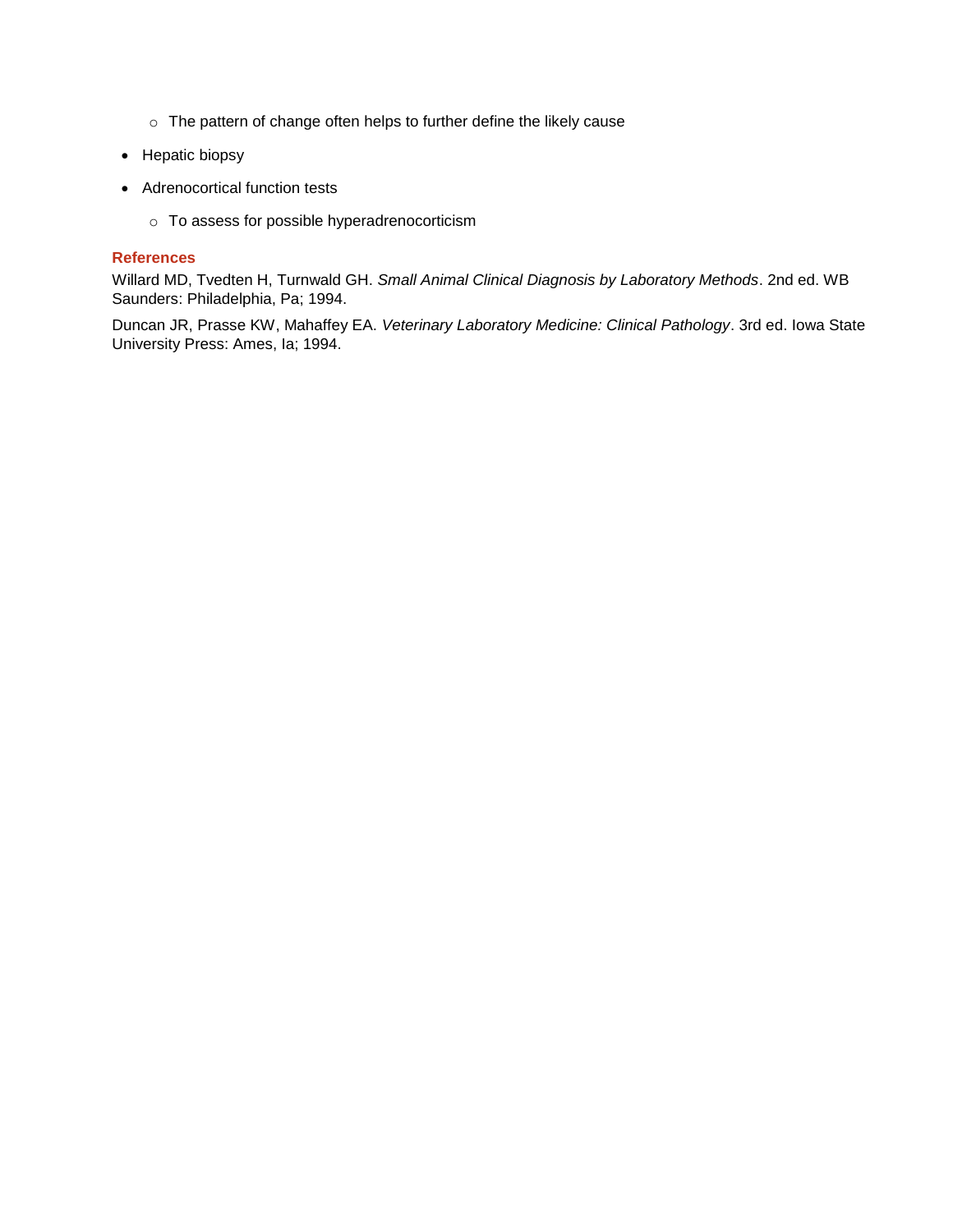## <span id="page-26-0"></span>**Description**

- GGT is involved in glutathione metabolism and is mainly associated with the microsomal membranes of hepatocyte canalicular surfaces, bile duct epithelium and renal convoluted tubular epithelial cells.
- The activity of serum GGT parallels the activity of ALP.
- For detection of hepatobiliary disease, GGT has a higher specificity and lower sensitivity than ALP in dogs. The opposite is seen in cats, except for hepatic lipidosis.
- GGT is less influenced than ALP by secondary hepatic disease and enzyme-inducing drugs; generally GGT will only be mildly increased.
- GGT does not tend to increase after increased osteoblastic activity in young, growing animals, bone disease and acute hepatic necrosis, as does ALP.
- GGT is more useful in horses and ruminants due to its narrow reference range and the high variability of ALP activity in these species.
- The use of ALP and GGT together increases the predictive value for hepatic disease.

## **Values Below Reference Range**

**Common Causes** 

Not clinically relevant

## **Values Above Reference Range**

Increased serum GGT

## **Common Causes**

- Intrahepatic (bile canaliculi) and extrahepatic (common bile duct) cholestasis
- Corticosteroid excess (dogs only)
	- o Hyperadrenocorticism
	- o Exogenous glucocorticoid drugs
- Drug therapy
	- o Anticonvulsant/Barbiturates
- Primary hepatocyte injury
	- o See ALT
- Nephrotoxicoses (e.g., aminoglycosides) will cause increased urine GGT

#### **Related Findings**

- Other hepatic enzymes may also be increased with primary cholestatic (ALP) or hepatocellular (ALT, AST) disease.
- Bilirubin is often increased due to cholestasis.
- Cholesterol is increased with cholestasis or endocrine disease, but may be decreased with hepatic insufficiency or portosystemic shunts.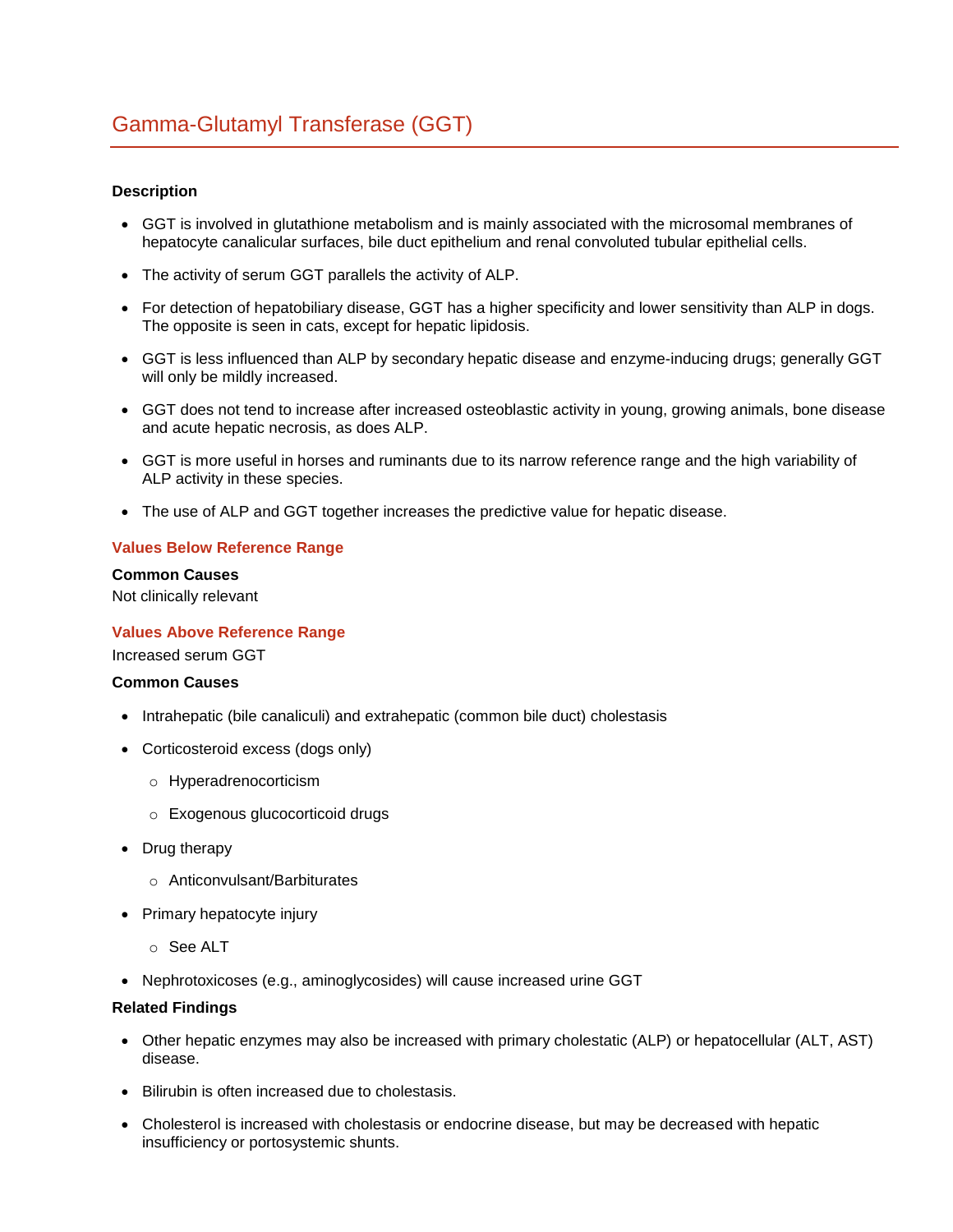- Amylase, lipase and TLI may be increased in cases of pancreatitis.
- A hemogram may indicate the presence of inflammation, or a stress leukogram in cases of corticosteroid excess. The latter may also cause an increase in glucose concentration.
- Bile acids may be increased if the hepatic function is impaired.
- BUN, albumin and glucose serum concentrations may be decreased with chronic hepatobiliary disease.

## **Other Laboratory Tests**

- Adrenocortical function tests
- CBC
- Hepatic cytology and histologic examinations
- Hepatic imaging
- Other liver chemical parameters, hepatic function tests/parameters
- Urinalysis
- Urine GGT:creatine ratio

## **References**

Duncan JR, et al. *Veterinary Laboratory Medicine: Clinical Pathology*. 3rd ed. Iowa State University Press: Ames, Ia; 1994.

Tilley L.P, et al. *The 5 Minute Veterinary Consult: Canine and Feline*. Williams & Wilkins: Baltimore, Md; 1997.

Willard MD, et al. *Small Animal Clinical Diagnosis by Laboratory Methods*. 3rd ed. WB Saunders: Philadelphia, Pa; 1999.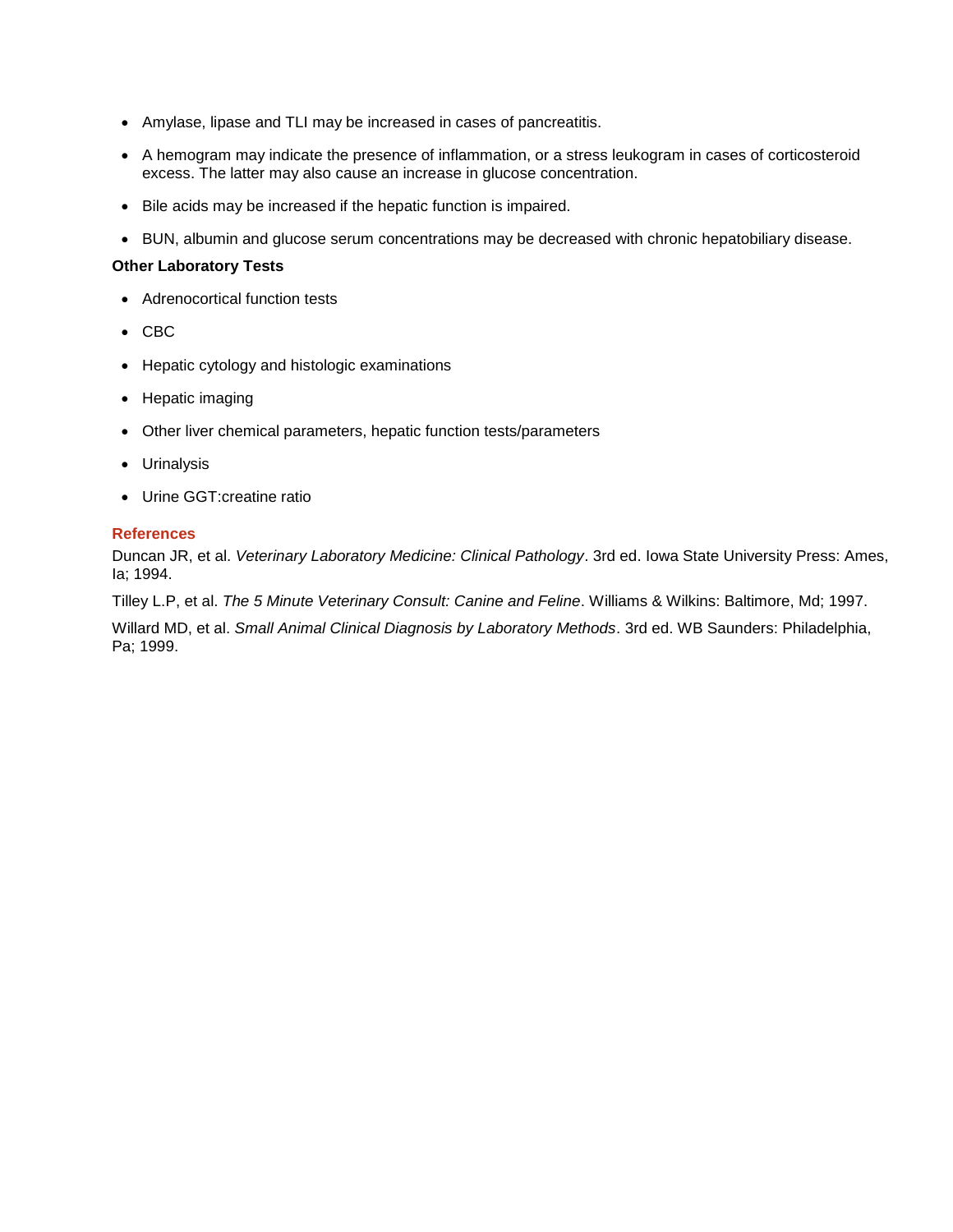## <span id="page-28-0"></span>Bilirubin

## **Description**

- Bilirubin is a waste product resulting from catabolism of heme in a variety of hemoproteins, mainly erythrocyte hemoglobin.
- A small amount is also produced by the breakdown of hepatic cytochrome P-450, tryptophan pyrrolase and myoglobin.
- Hemoglobin is broken down to heme, iron and globin mainly within macrophages. The heme molecule is further degraded to biliverdin and then to bilirubin (unconjugated) before release back into the circulation.
- On leaving the cell, the unconjugated bilirubin binds to albumin, is transported to the liver and bound by receptors within the hepatocyte membrane. Bilirubin disassociates from albumin, and is taken into the cell by carrier-mediated transport. The bilirubin is then conjugated with glucuronic acid, which renders bilirubin water-soluble. Conjugated bilirubin is secreted into bile canaliculi to be excreted into the intestinal tract via the bile duct. Resident bacteria convert conjugated bilirubin to urobilinogen, which is then excreted via the feces.
- The serum levels of bilirubin are proportional to the rate of hemoglobin breakdown, subsequent removal from the serum by hepatocytes and excretion into the intestinal tract.
- Most methods of bilirubin assay are based on the diazo reaction. With the addition of reagent, color develops rapidly (direct reaction). After addition of alcohol, further color development occurs (indirect reaction). The direct-reacting component is equivalent to conjugated bilirubin, and the indirect reaction gives a measurement of the total serum bilirubin. The difference between these two results gives a derived value of unconjugated bilirubin.
- The proportions of direct and indirect bilirubin fractions have been investigated in order to differentiate between hemolytic or cholestatic disease. However, the proportions vary greatly and are of limited clinical use.

## **Values Below Reference Range**

#### **Common Causes**

Not clinically significant.

## **Values Above Reference Range**

Bilirubinemia

## **Common Causes**

- **Liver disease**
- o Hepatocellular injury
- o Toxic injury
- o Ascending bacterial cholangitis
- o Neoplasia
- Cholestatic disorders
	- o Pancreatitis
	- o Neoplasia
- Bile duct rupture
- Reduced hepatic mass
	- o Porto-systemic shunt
	- o Cirrhosis
	- o Neoplasia
- Acute hemolytic disease
- Artefact
	- o Hemolysis of sample
	- o Lipemia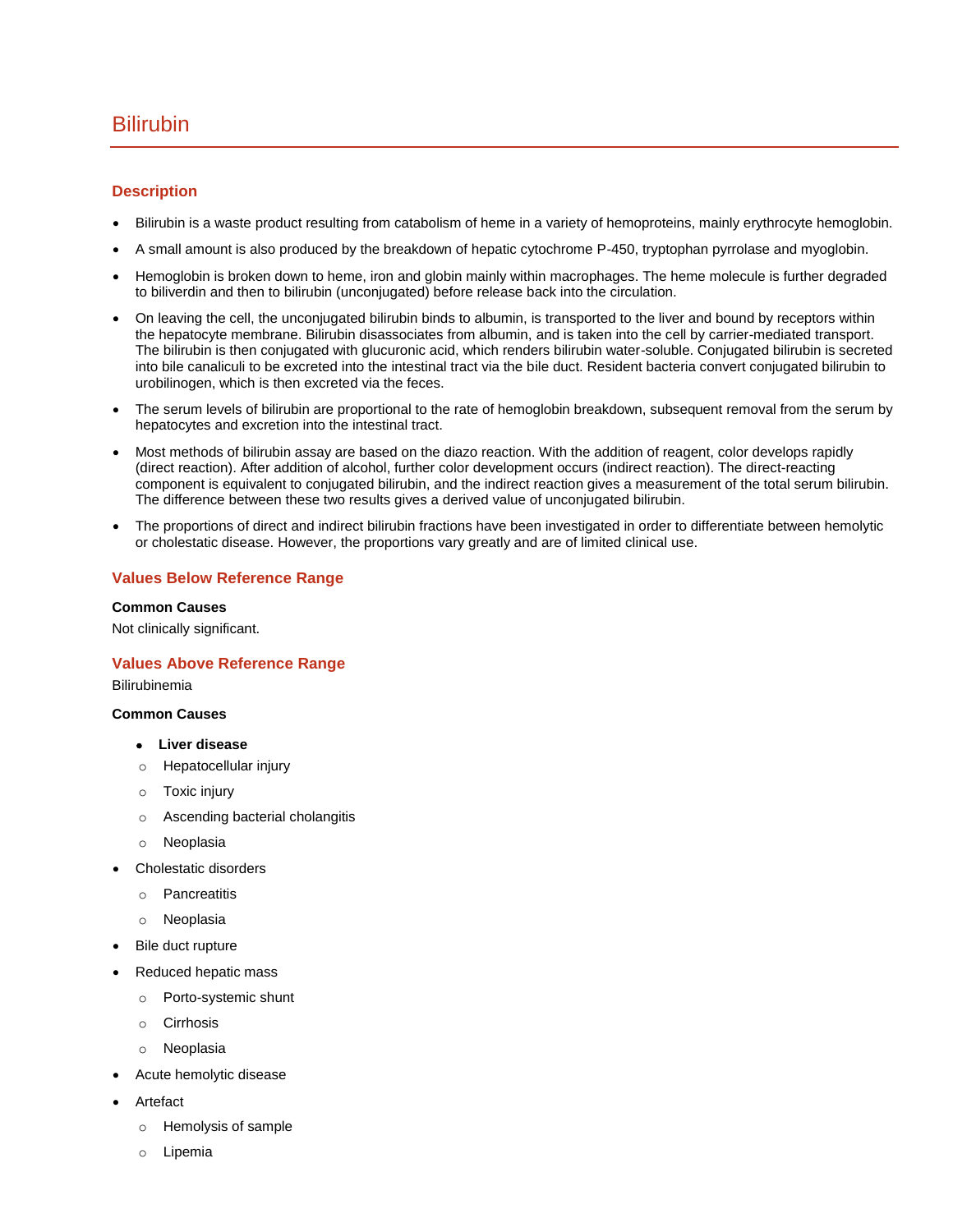## **Related Findings**

- PCV, red cell indices and erythrocyte morphology
	- o May indicate the presence of hemolytic disease
- Liver enzymes
	- o Will be elevated in cases of hepatocyte injury and cholestasis, see ALT and ALP
- Amylase, Lipase
	- o may be elevated in cases of pancreatitis
- Bilirubinuria
	- o Will precede and accompany elevations in conjugated bilirubin

## **Other Laboratory Tests**

- Hepatic biopsy
	- o For definitive diagnosis of hepatocellular disease or chronic insufficiency
- Coombs test
	- o To assess for the presence of anti-erythrocyte antibodies as part of immune-mediated hemolytic anemia
- Abdominocentesis
	- o To rule out the presence of bile peritonitis

## **References**

Willard MD, Tvedten H, Turnwald GH. *Small Animal Clinical Diagnosis by Laboratory Methods*. 2nd ed. WB Saunders: Philadelphia, Pa: 1994.

Kaneko JJ. *Clinical Biochemistry of Domestic Animals*. 4th ed. Academic Press: San Diego, Ca; 1989.

Duncan JR, Prasse KW, Mahaffey EA. *Veterinary Laboratory Medicine: Clinical Pathology*. 3rd ed. Iowa State University Press: Ames, Ia; 1994.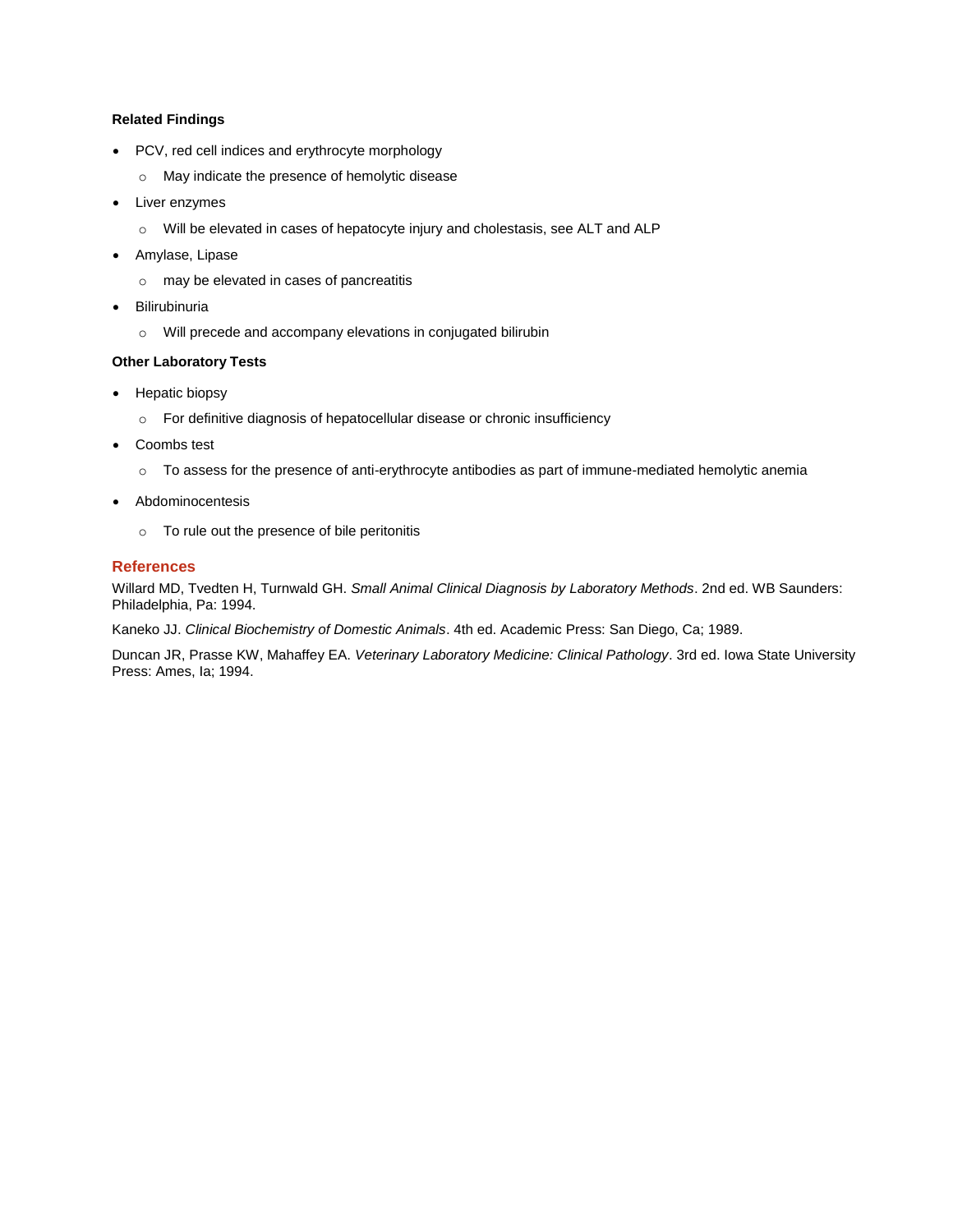# <span id="page-30-0"></span>**Cholesterol**

## **Description**

- The total amount of serum cholesterol is under close homeostatic control.
- It is influenced by dietary intake, production in the liver from fatty acids, tissue utilization and hepatic uptake, metabolism and excretion as bile acids into the gastrointestinal tract.

## **Values Below Reference Range**

## Hypocholesterolemia

## **Common Causes**

- Decreased uptake
	- o Low-fat diet
	- o Intestinal malabsorption/maldigestion
	- o Severy malnutrition
- Decreased production
	- o Hepatic insufficiency such as with cirrhosis, portosystemic shunts

## **Related Findings**

- Low BUN, hypoalbuminemia
	- o Also due to hepatic insufficiency, or severe intestinal disease with malassimilation
- Bilirubin
	- o May be elevated with hepatic insufficiency
- CBC
	- o Mild, nonregenerative anemia due to chronic disease

## **Other Laboratory Tests**

- Fecal examination, TLI, intestinal biopsy
	- o To assess for possible maldigestion/malabsorption syndromes
- Pre- and postprandial bile acids
	- $\circ$  To assess for hepatic insufficiency as a result of congenital or acquired atrophy or portosystemic shunts

## **Values Above Reference Range**

Hypercholesterolemia

## **Common Causes**

- Hyperlipidemic states
	- o Post-prandial
- Increased fat mobilization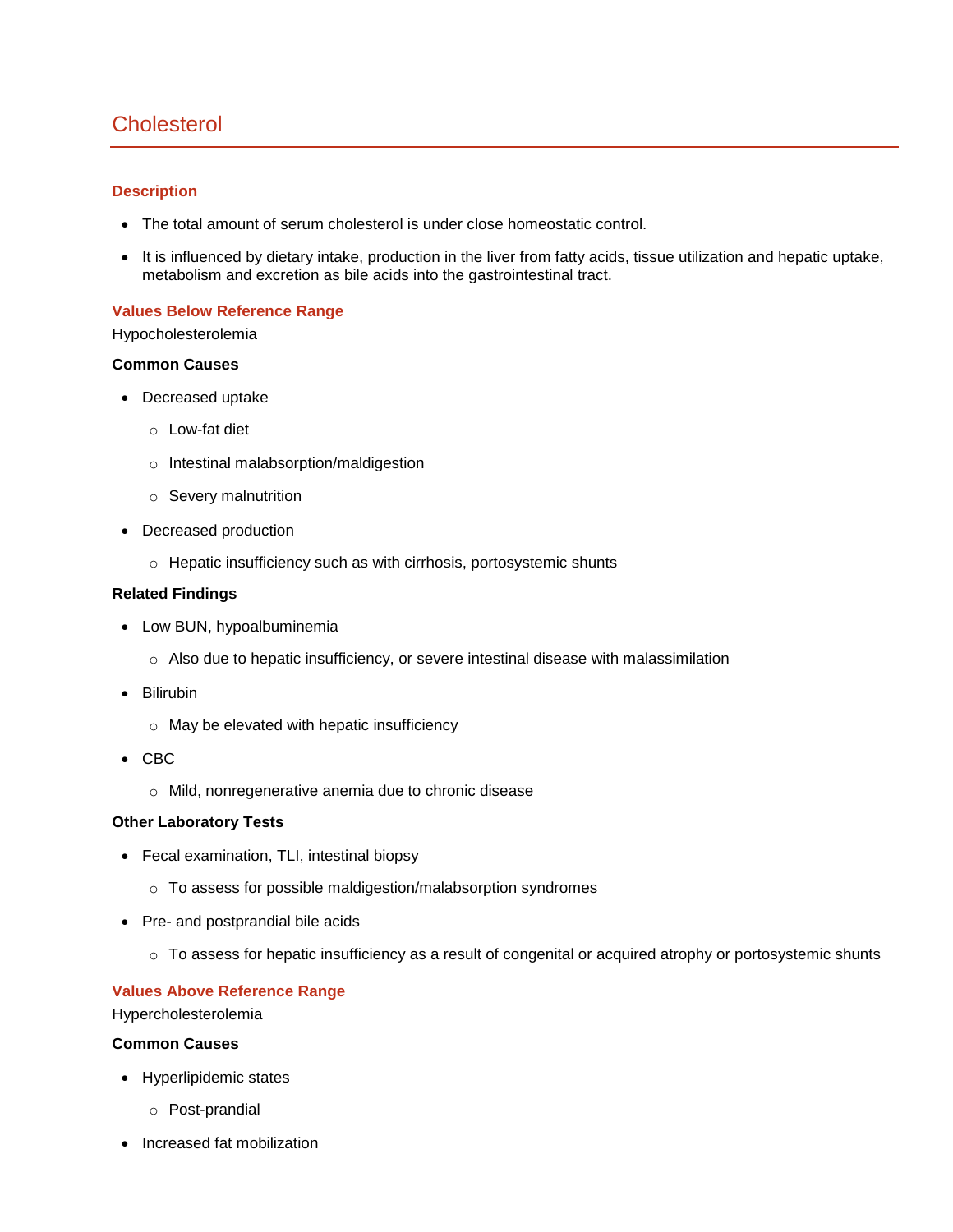- o Diabetes mellitus, starvation/hyperlipidemia in horses, hyperadrenocorticism, steatitis in cats
- Decreased fat catabolism
	- o Hypothyroidism
- Primary idiopathic hyperlipidemias
- Liver and biliary system diseases with cholestasis
	- o See ALP, bilirubin
- Miscellaneous
	- o Pancreatitis
	- o Nephrotic syndrome
	- o Glomerulonephritis

## **Related Findings**

- Glucose
	- $\circ$  Increased with diabetes mellitus, and occasionally with hyperadrenocorticism, pancreatitis
- Proteinuria, hypoalbuminemia and edema
	- o Characteristic of nephrotic syndrome
- Pancreatitis
	- o Inflammatory leukogram with pancreatitis,
- Hyperadrenocorticism
	- o Stress leukogram with hyperadrenocorticism
- Bilirubin, ALT, AST, ALP, GGT
	- o Increased with primary hepatocellular or cholestatic disorders
- Amylase, lipase, TLI
	- o Elevated with pancreatitis

## **Other Laboratory Tests**

- Fructosamine, beta-hydroxybutyrate
	- o To assess for the presence of diabetes mellitus
- Urinalysis
	- o Proteinuria with nephrotic syndrome, glycosuria with diabetes mellitus
- $\bullet$  T4
	- o To definitively diagnose hypothyroidism
- Adrenocortical function tests
	- o To assess for possible hyperadrenocorticism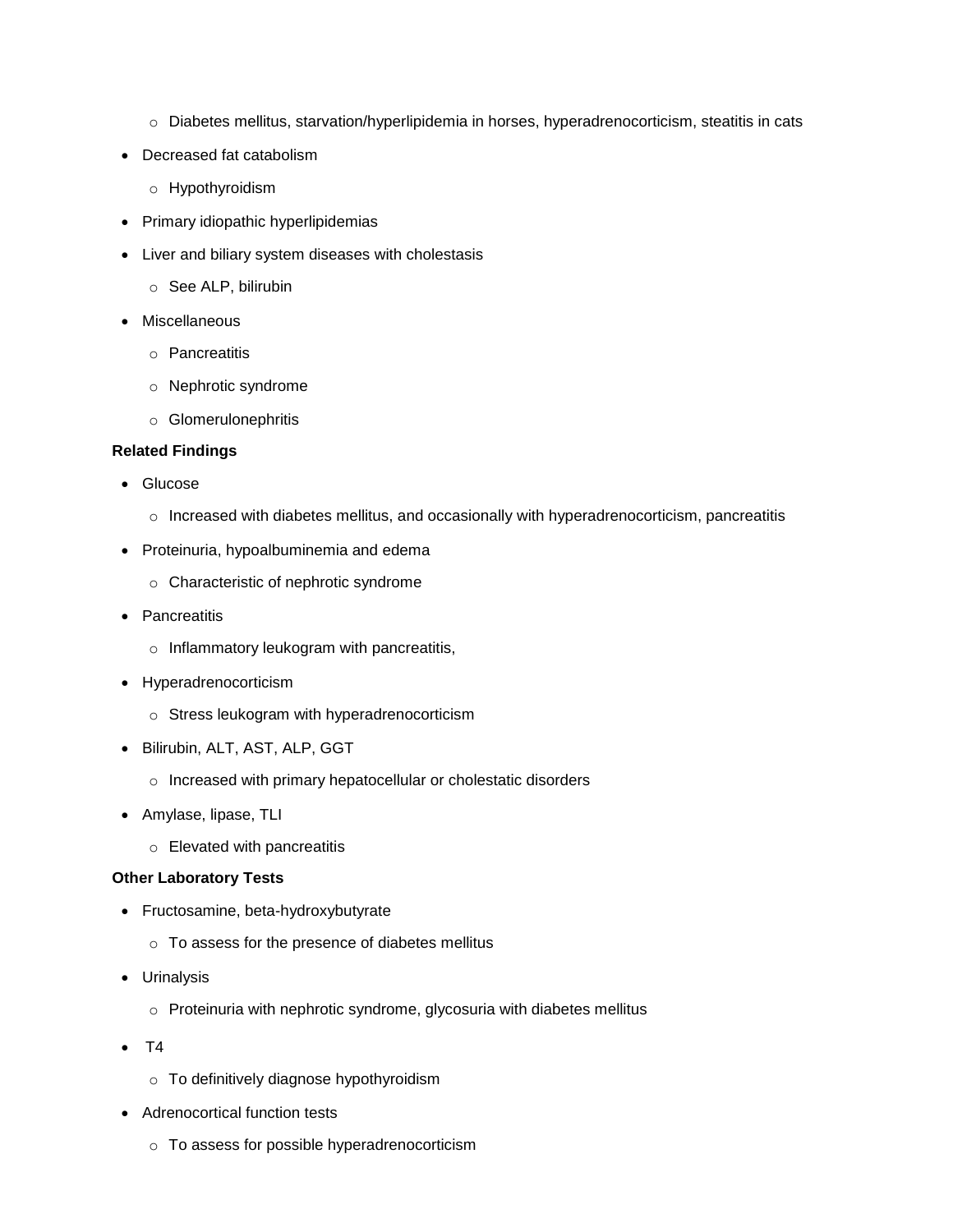## **References**

Willard MD, Tvedten H, Turnwald GH. *Small Animal Clinical Diagnosis by Laboratory Methods*. 2nd ed. WB Saunders: Philadelphia, Pa; 1994.

Kaneko JJ. *Clinical Biochemistry of Domestic Animals*. 4th ed. Academic Press: San Diego, Ca; 1989.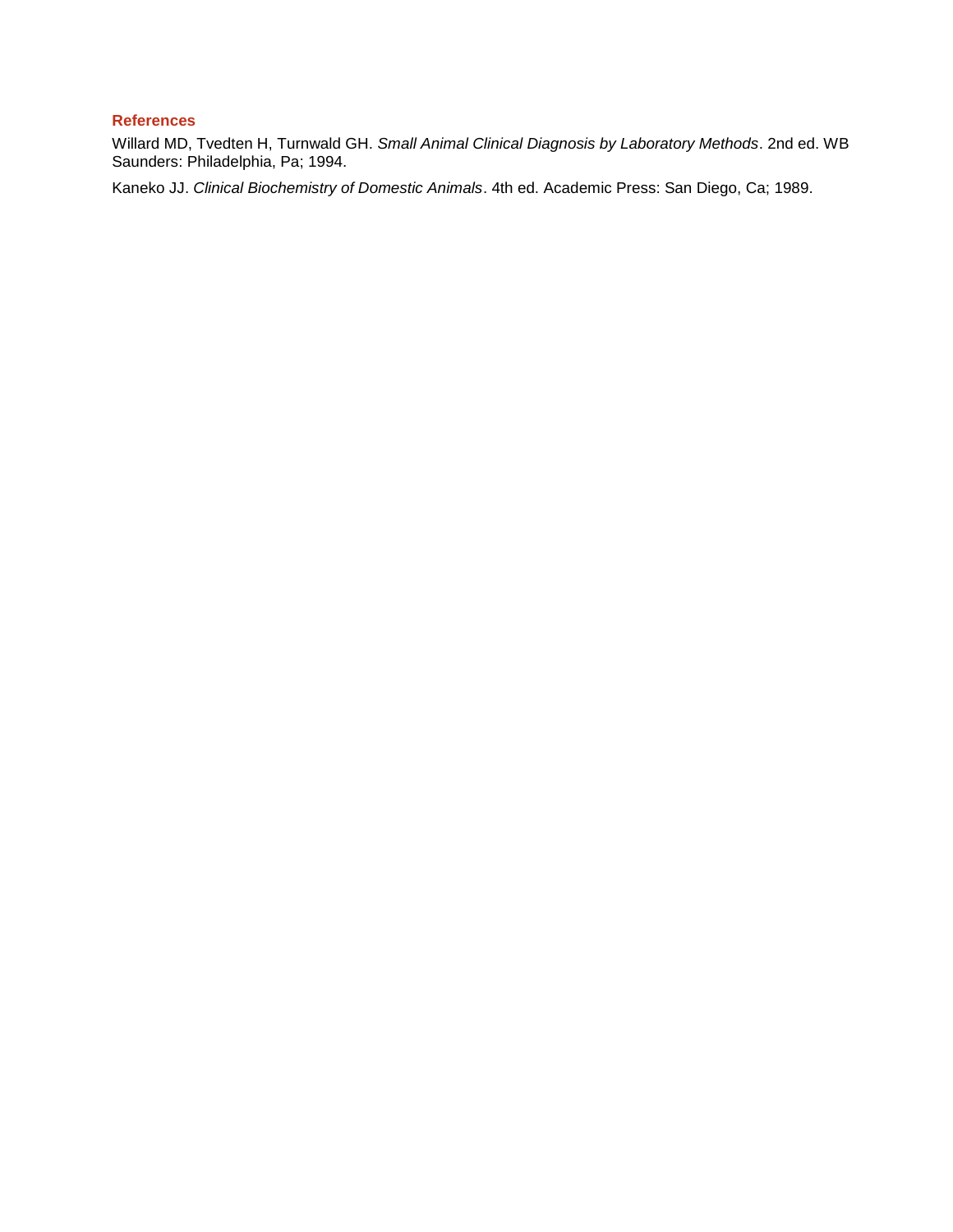# <span id="page-33-0"></span>Amylase

## **Description**

- Amylase is a calcium-dependent metalloenzyme that catalyzes the hydrolysis of complex carbohydrates.
- Amylase is synthesized in an active form.
- The pancreas secretes alkaline fluid that prevents acid-induced denaturation of the enzyme and provides an optimal environment for enzyme activity.
- Tissue sources: pancreas, stomach, kidney, small intestine, uterus, others
- Serum amylase activity does not decrease proportionally as the functional exocrine pancreatic tissue mass decreases in exocrine pancreatic insufficiency (EPI); therefore, amylase is of no value as a marker of EPI.

## **Values Below Reference Range**

Decreased amylase

## **Common Causes**

Acute pancreatitis (cats)

## **Other Laboratory Tests**

- CBC
- Urinalysis
- Bilirubin
- Hepatic enzymes
- Glucose
	- o May be increased with necrotizing pancreatitis
	- o May be decreased with feline suppurative pancreatitis
- Calcium
- Cholesterol
- Tryglyceride
- Lipase
- Trypsin-like immunoreactivity (TLI)

## **Values Above Reference Range**

Increased amylase

## **Common Causes**

- Pancreatitis (3-4-fold increase in amylase concentration, dogs and horses)
	- o Pancreatic acinar cell damage
	- o Pancreatic duct obstruction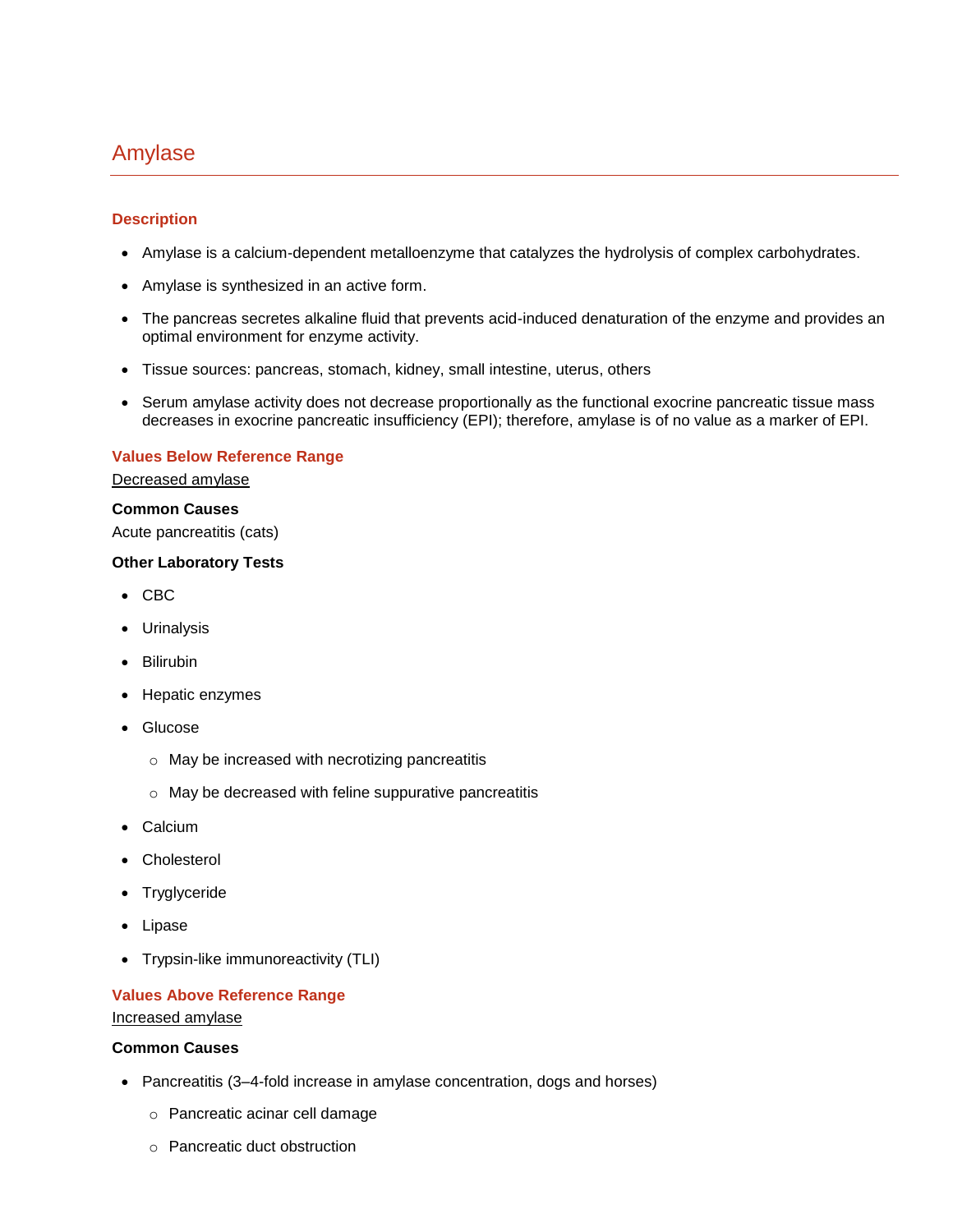- Gastritis
- Gastritis neoplasia
- Hepatic disease
- Renal disease (up to 2.5-fold increase in amylase concentration, dogs)
- Decreased glomerular filtration rate (GFR), azotemia

## **Related Findings**

- Corticosteroids do not reliably increase serum amylase concentration.
- If the measured amylase concentration of abdominal fluid exceeds that of serum, differential diagnoses include pancreatic disease and intestinal rupture.

## **Other Laboratory Tests**

- CBC
- Urinalysis
- Hepatic enzymes
- Glucose
	- o May be increased with necrotizing pancreatitis
	- o May be decreased with feline suppurative pancreatitis
- Calcium
- Cholesterol
- Tryglyceride
- Lipase
- Canine pancreatic lipase immunoreactivity (c-PLI)
- Trypsin-like immunoreactivity (TLI)

## **References**

Willard MD, Twedt DC, Tvedten H, Turnwald GH, eds. Gastrointestinal, pancreatic and hepatic disorders. In: *Small Animal Clinical Diagnosis by Laboratory Methods*. 3rd ed. WB Saunders: Philadelphia, Pa; 1999.

Brobst DF, Kaneko JJ, Harvey JW, Bruss ML, eds. Pancreatic function. In: *Clinical Biochemistry of Domestic Animals*. 5th ed. Academic Press: New York; 1997.

Strombeck DR, Guilford WG, Center SA, Strombeck DR, Williams DA, Meyer DJ, eds. Small and large intestine: Normal structure and function. In: *Strombeck's Small Animal Gastroenterology*. 3rd ed. WB Saunders: Philadelphia, Pa; 1996.

Williams DA, Guilford WG, Center SA, Strombeck DR, Meyer DJ, eds. The pancreas. In: *Strombeck's Small Animal Gastroenterology*. 3rd ed. WB Saunders: Philadelphia, Pa; 1996.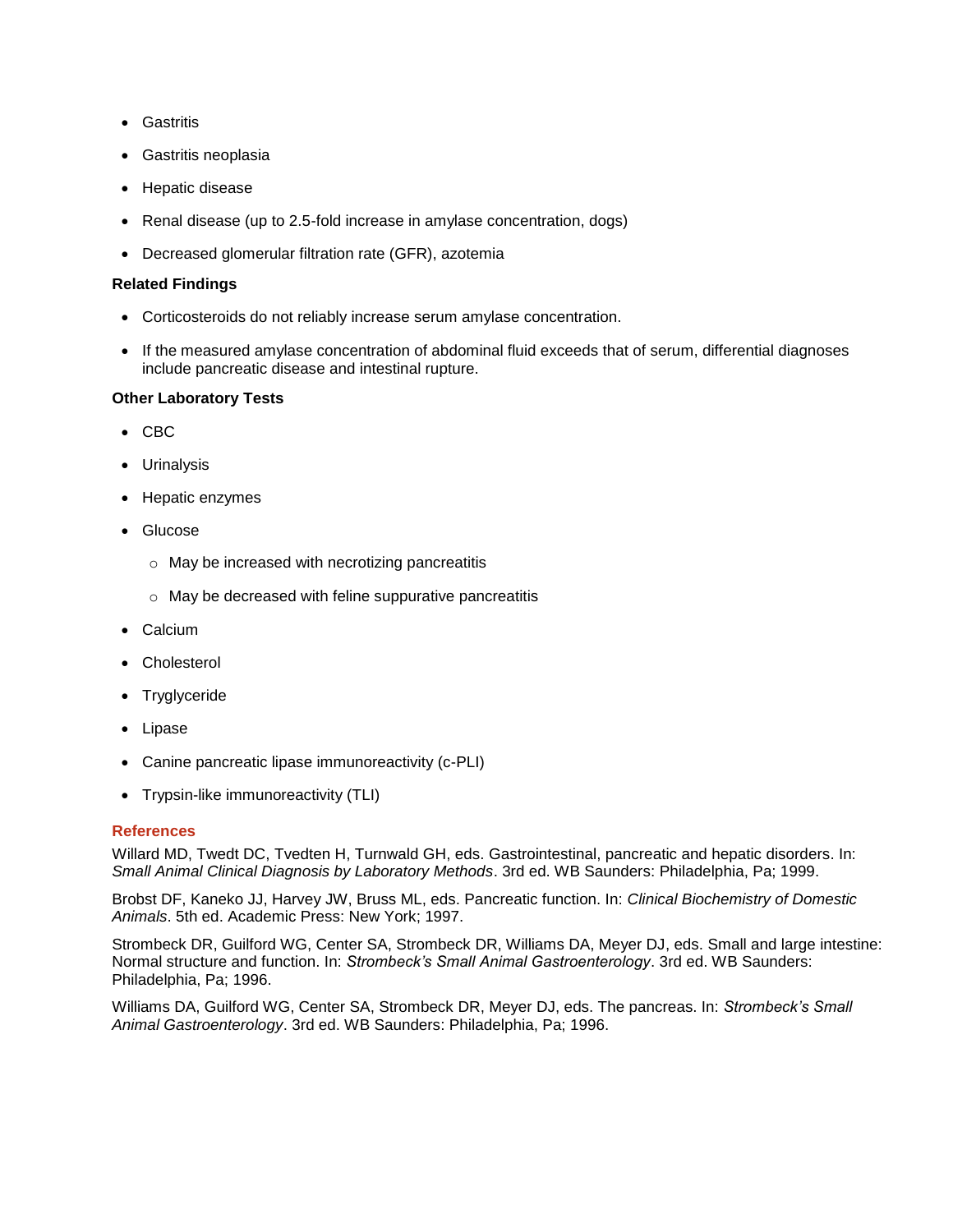## <span id="page-35-0"></span>Lipase

## **Description**

- Lipase activity is used as a marker of pancreatitis. The sensitivity and the specificity of the assay is dependent upon the methodology used. Increased specificity can be attained if the values are greater than three-fold of the upper end of the normal reference range, unless baseline data is established for the individual patient's lipase values. However, even following this guideline, there are significant numbers of pancreatitis cases that will not have a significant increase in lipase activity.
- Lipase may originate from pancreatic or nonpancreatic sources, such as the gastrointestinal mucosa, which makes it difficult to interpret increases of lipase activity less than three-fold above the high end of the reference range.
- Extra-pancreatic factors that influence lipase concentration include:
	- $\circ$  Glucocorticoids therapy in which lipase increases five-fold without concurrent increases in amylase activity
	- $\circ$  Renal disease or severe dehydration with which there is decreased lipase clearance by the kidneys (up to three-fold increase)
	- o Liver disease

## **Values Below Reference Range**

#### **Common Causes**

Not clinically significant.

## **Values Above Reference Range**

#### **Common Causes**

- Acute pancreatitis—magnitude of increase doesn't reflect severity of disease
- Drug therapy—corticosteroids, heparin
- Hepatic disease
- Kidney disease
- Neoplasia—pancreatic adenocarcinoma, gastric carcinoma

#### **Related Findings**

 In cats with acute pancreatitis, lipase concentration doesn't increase to levels seen in dogs and, in fact, some cats have an increase in lipase without concurrent increases in amylase concentration.

#### **Other Laboratory Tests**

- CBC, biochemistry profile and urinalysis
- Abdominal ultrasound
- Spec cPL™ Test, canine pancreatic lipase immunoreactivity (cPLI)
- Feline pancreatic lipase immunoreactivity (fPLI)
- Histopathology

#### **Reference**

Williams DA, ed. The Pancreas. *Strombecks' Small Animal Gastroenterology.* 3rd ed. WB Saunders: Philadelphia, Pa; 1996.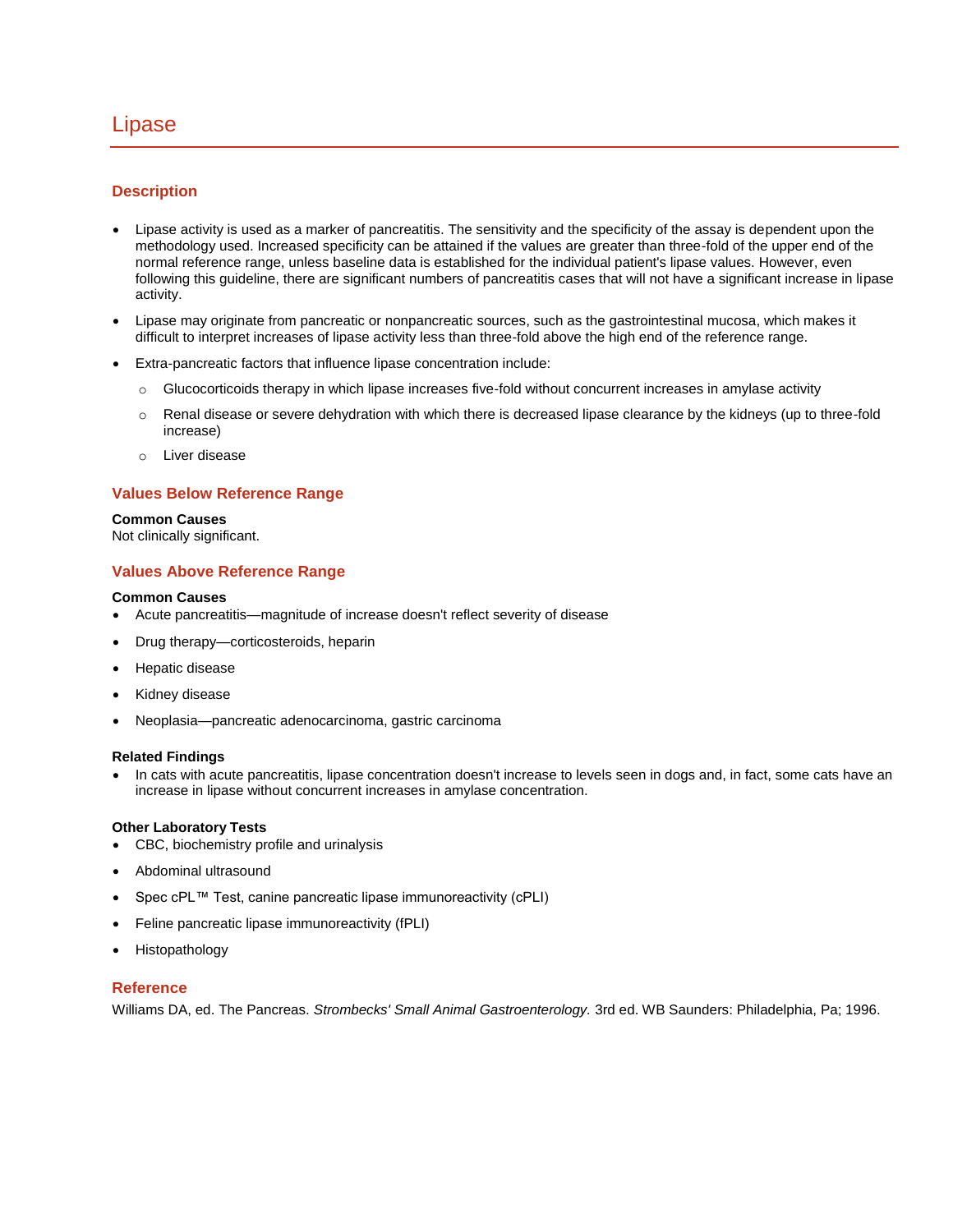## <span id="page-36-0"></span>**Description**

- The urine protein:creatinine (UPC) ratio is a simple and rapid test for the detection and quantification of proteinuria. Unlike other qualitative and semi-quantitative tests, the UPC ratio is not affected by urine concentration and volume. The urine protein:creatinine ratio offers the accuracy of 24-hour urine protein measurements without the need to perform the 24-hour urine collection.
- The urine protein:creatinine ratio is obtained by dividing the protein concentration [UPRO] (mg/dL) by the creatinine concentration [UCRE] (mg/dL). The result is a unitless ratio.
- Appropriate interpretation of urine protein:creatinine ratio results requires that you first localize the protein loss to the kidneys and then determine persistence.

#### **Localization**

Causes of proteinuria can be prerenal or postrenal. *It is imperative that prerenal and postrenal causes of proteinuria are ruled out before assessing your UPC value.* This can be done by examining the patient's history and clinical signs, biochemical profile, CBC and complete urinalysis (including urine sediment examination and determination of urine specific gravity).

- **Prerenal**: evaluate for Bence Jones proteinuria, myoglobinuria, hemoglobinuria
- **Postrenal**: evaluate urine sediment for signs of hemorrhage, inflammation, infection and neoplasia
- **Renal**: determine level of azotemia

#### **Persistence**

Determination of persistence of proteinuria is necessary to rule out transient elevations of urine protein. Determine persistence of proteinuria as needed given the level of azotemia and other clinical signs. In questionable cases, the 2004 ACVIM Forum Consensus Statement (Small Animal): *Assessment and Management of Proteinuria in Dogs and Cats* recommends repeating the UPC ratio on three or more occasions, at least two weeks apart.

#### **Evaluation**

Once you have addressed localization and determination of persistence, you should evaluate your urine protein:creatinine ratio results in light of the patient's level of azotemia. The following ranges are in accordance with the recommendations from the 2004 ACVIM Forum Consensus Statement (Small Animal): *Assessment and Management of Proteinuria in Dogs and Cats.*

#### **Nonazotemic and persistent proteinuria with inactive urine sediment (dogs and cats):**

- UPC <0.5 no significant proteinuria
- UPC ≥0.5 <1.0 requires further monitoring
- UPC ≥1.0<2.0 proteinuria
- UPC ≥2.0 significant proteinuria

#### **Azotemic dogs and persistent proteinuria with inactive urine sediment (dogs):**

- UPC <0.5 no significant proteinuria
- UPC ≥0.5 significant proteinuria

#### **Azotemic cats and persistent proteinuria with inactive urine sediment (cats):**

- UPC <0.4 no significant proteinuria
- UPC ≥0.4 significant proteinuria

Once renal disease is established, you should determine if any underlying cause is present and address that as needed. Potential beneficial ancillary tests include: radiology, ultrasonography, blood pressure evaluation, infectious disease testing, endocrine testing and autoimmune testing.

The urine protein:creatinine ratio can be used as a prognostic indicator, with higher ratios correlating to a worsening prognosis. However, it is worth noting that in severe cases of chronic renal disease, the urine P:C ratio may decrease. This is due to the